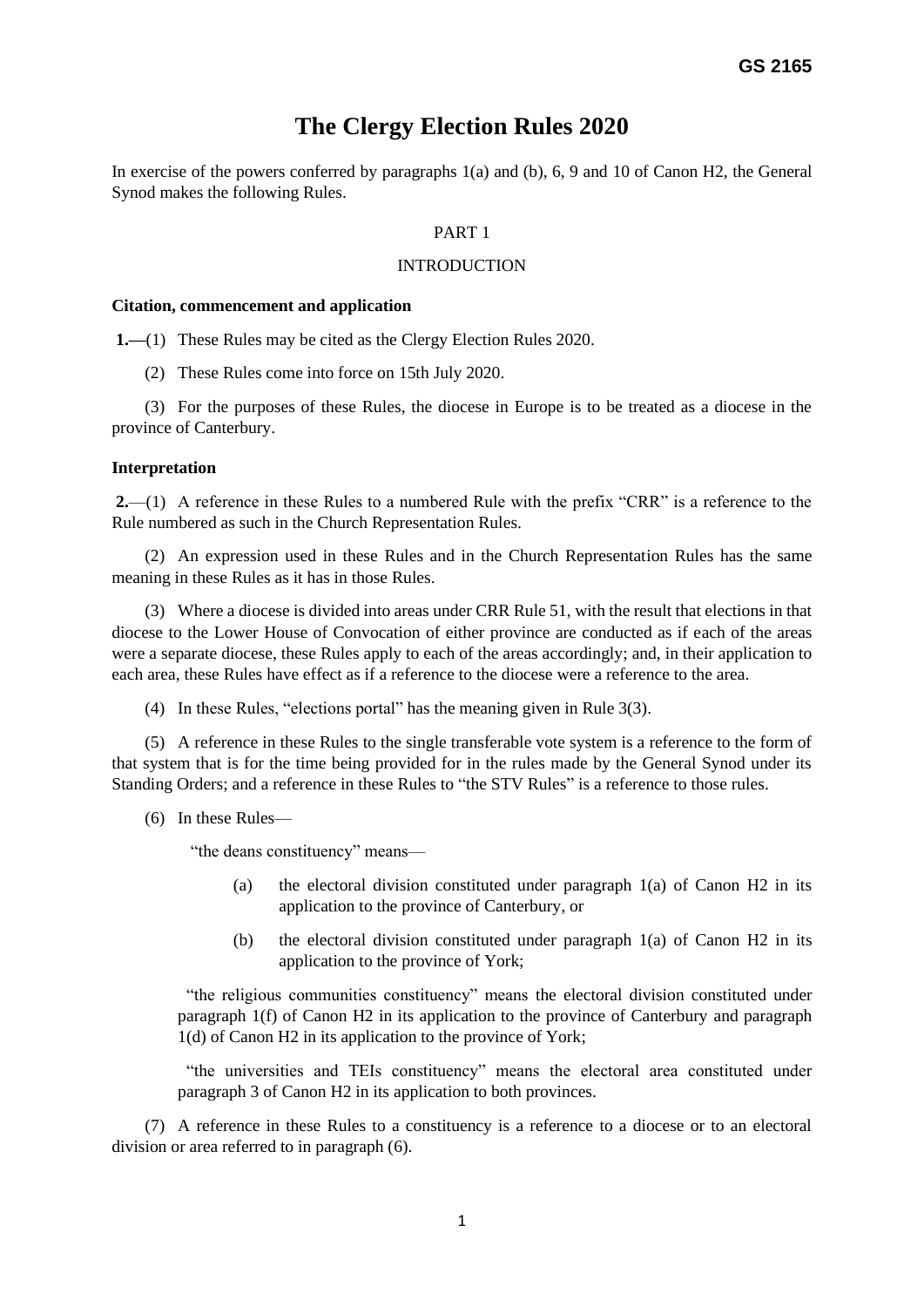# PART 2

# ELECTRONIC VOTING

#### **Elections portal**

**3**.—(1) The Business Committee, having nominated a body under CRR 53(2) (independent body to assist with electronic voting), must nominate that body to assist the presiding officer with the conduct of an election in accordance with these Rules (including the issue of citations and the lodging of nominations), in so far as the election involves a system of electronic voting.

(2) The presiding officer must appoint the body nominated under paragraph (1) and may not appoint any other body or any individual for that purpose.

(3) The presiding officer, with the assistance of the body nominated under paragraph (2), must provide an online facility for the conduct of an election in accordance with these Rules; and a reference in these Rules to "the elections portal" is a reference to that online facility.

(4) This Rule does not apply to an election in the religious communities constituency.

# PART 3

#### DIOCESES

#### **Application of this Part**

**4.** This Part applies to an ordinary election in a diocese for the purposes of—

- (a) paragraph 1(e) of Canon H2 in its application to the province of Canterbury, or
- (b) paragraph 1(c) of Canon H2 in its application to the province of York.

#### **Qualified electors**

**5.—**(1) The electors in each diocese are every person who qualifies as an elector in that diocese under paragraph 4 of Canon H2 at 6.00 a.m. on the date of the dissolution of the Convocation concerned.

(2) The diocesan electoral registration officer must, subject to paragraph (3), record in a register the name and address of every person who qualifies as an elector in the diocese (the "register of Convocation electors").

(3) Persons co-opted as members of the house of clergy of a deanery synod in the diocese are not to be recorded in the register of Convocation electors.

(4) Where a person has provided the diocesan electoral registration officer with an email address, the address recorded for that member in the register of Convocation electors must include that email address.

(5) The diocesan electoral registration officer must, at least 21 days before invitations to nominate are issued under Rule 8, give the secretary of each deanery synod in the diocese a copy of the names and addresses recorded in the register of Convocation electors.

(6) The secretary of each deanery synod must, within seven days of receiving the copy names and addresses, provide the diocesan electoral registration officer with—

- (a) if the names and addresses are correct, a certificate in writing to that effect, or
- (b) if they are not correct, a notification in writing of the corrections required.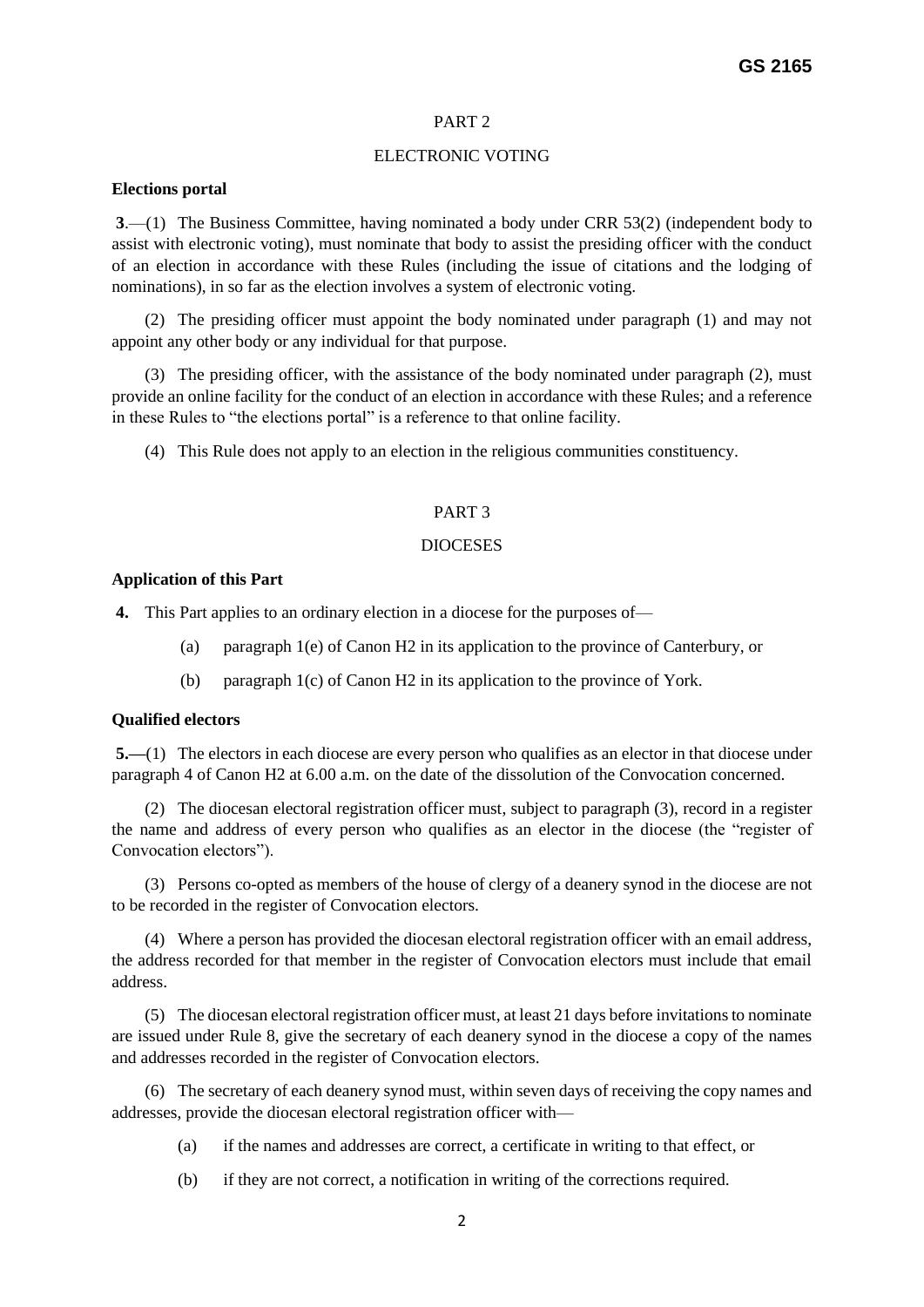(7) In ascertaining for the purposes of paragraph (6) whether the names and addresses are correct, the secretary of each deanery synod must ask each elector who has not provided an email address whether he or she wishes to provide one.

(8) The diocesan electoral registration officer must, no later than seven days before invitations to nominate are issued under Rule 8, give a copy of the names and addresses (with any corrections required having been made) to the presiding officer for the election.

(9) The register of Convocation electors must be available for inspection at the diocesan office during the period beginning with the issue of invitations to nominate and ending with the close of nominations.

 (10) The register of Convocation electors must, in the form in which it is made available for inspection, include the name of each elector but no other personal data (within the meaning of the Data Protection Act 2018).

 (11) Corrections to the register of Convocation electors may be made up until the close of nominations; but after the close of nominations, no names may be added to or removed from the register until the declaration of the result of the election.

# **Presiding officer**

**6**. The presiding officer in each diocese is the registrar of the diocese or a person appointed by the registrar with the approval of the registrar of the province.

### **Citation**

**7.—**(1) The bishop of each diocese, on receipt of the citation from the registrar of the province, must cause an election to be held of the number of proctors specified in the citation.

(2) In its application to a diocese which is divided into areas under CRR Rule 51, paragraph (1) has effect in relation to each area as if the reference to the number of proctors specified in the citation were a reference to the number of proctors assigned to the area under paragraph 2 of Canon H2.

#### **Invitations to nominate**

**8.—**(1) The presiding officer, on receipt of the names and addresses of the electors from the diocesan electoral registration officer, must ensure that each qualified elector is issued with an invitation to nominate; and each invitation to nominate must—

- (a) in the case of an elector who has provided an email address, be issued in an email which contains instructions on how to use the elections portal to make a nomination, or
- (b) otherwise, be in the form of a nomination paper and be issued by post or in person.

(2) If a person who is qualified for election in a diocese but is not an elector in the diocese requests a nomination paper, the presiding officer must ensure that the person is issued with a nomination paper.

# **Requirement for election**

**9.—**(1) If the number of candidates for an election in a diocese does not exceed the number of seats to be filled, each candidate is declared elected; and the presiding officer must inform each candidate accordingly.

(2) If the number of candidates for the election exceeds the number of seats to be filled, an election must be held in accordance with Part 6; and the presiding officer must inform each candidate accordingly.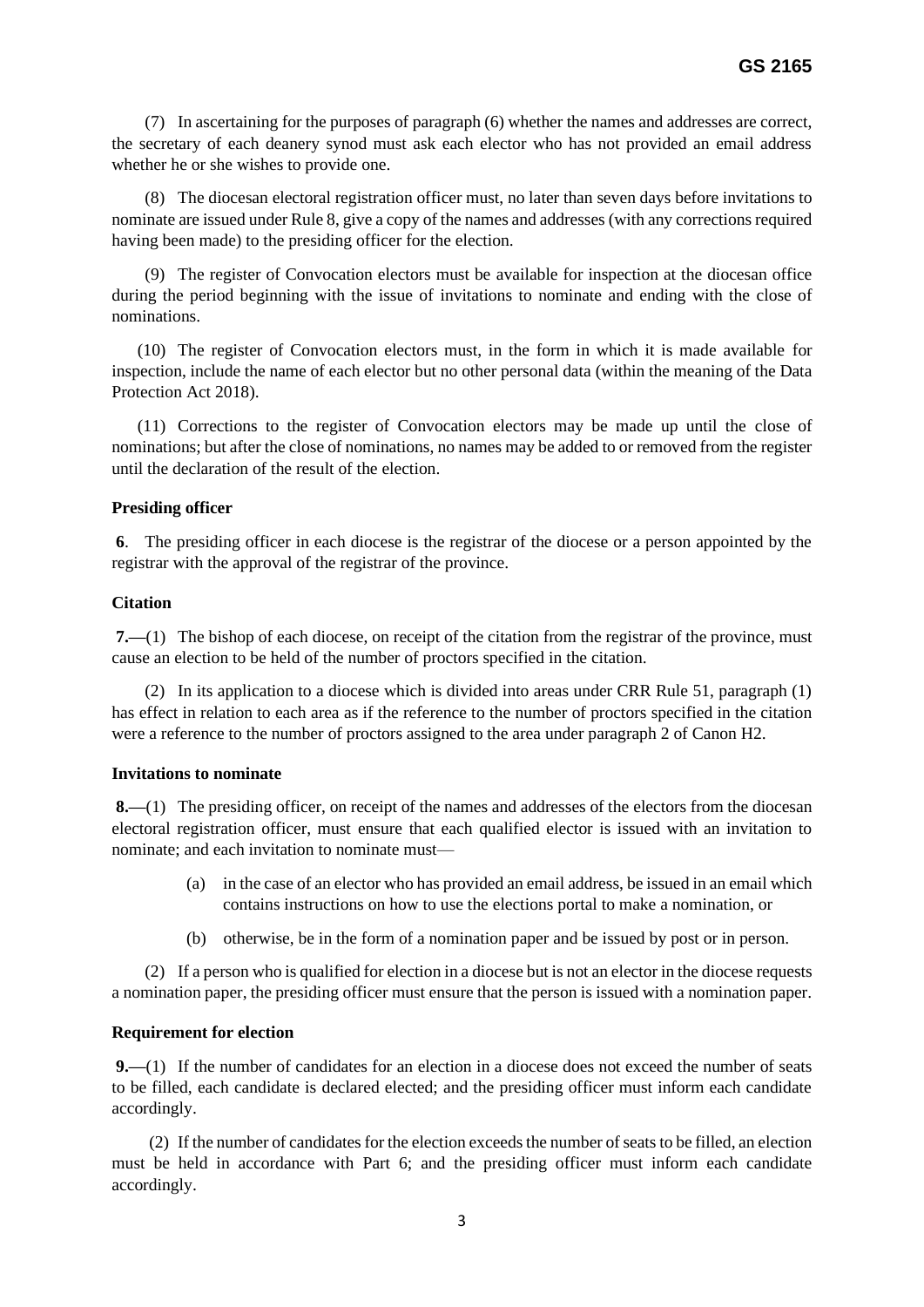# PART 4

# DEANS

# **Application of this Part**

**10.** This Part applies to an ordinary election in the deans constituency.

# **Qualified electors**

**11.—**(1) The electors in the province of Canterbury are every person who holds the office of dean of a cathedral in the province, the Dean of Westminster and the Dean of Windsor.

(2) The electors in the province of York are every person who holds the office of dean of a cathedral in the province.

# **Presiding officer**

**12.** The presiding officer for each province is the registrar of that province or a person appointed by the registrar.

# **Issue of citation**

**13.**—(1) The presiding officer for the province of Canterbury must issue to the dean of every cathedral in the province, and to the Dean of Westminster and the Dean of Windsor, a citation in respect of the election of three persons for the purposes of paragraph 1(a) of Canon H2 in its application to that province.

(2) The presiding officer for the province of York must issue to the dean of every cathedral in the province a citation in respect of the election of two persons for the purposes of paragraph 1(a) of Canon H2 in its application to that province.

- (3) A citation under this Rule must—
	- (a) in the case of a dean who has provided an email address, be issued by email, and
	- (b) otherwise, be issued by post or in person.

# **Invitations to nominate**

**14.—**(1) The presiding officer for each province must ensure that the citation issued to each dean under Rule 13 is accompanied by an invitation to nominate.

- (2) An invitation to nominate must—
	- (a) if the citation is issued by email, be contained in that email in the form of instructions on how to use the elections portal to make a nomination, and
	- (b) if the citation is issued by post or in person, be in the form of a nomination paper.

(3) The presiding officer must determine the period within which nominations are to be given to him or her; and the period so determined must be at least 28 days beginning with the day after that on which invitations to nominate are issued.

(4) The presiding officer must ensure that, when an invitation to nominate is issued to a person, the person is also given written notification of when nominations close.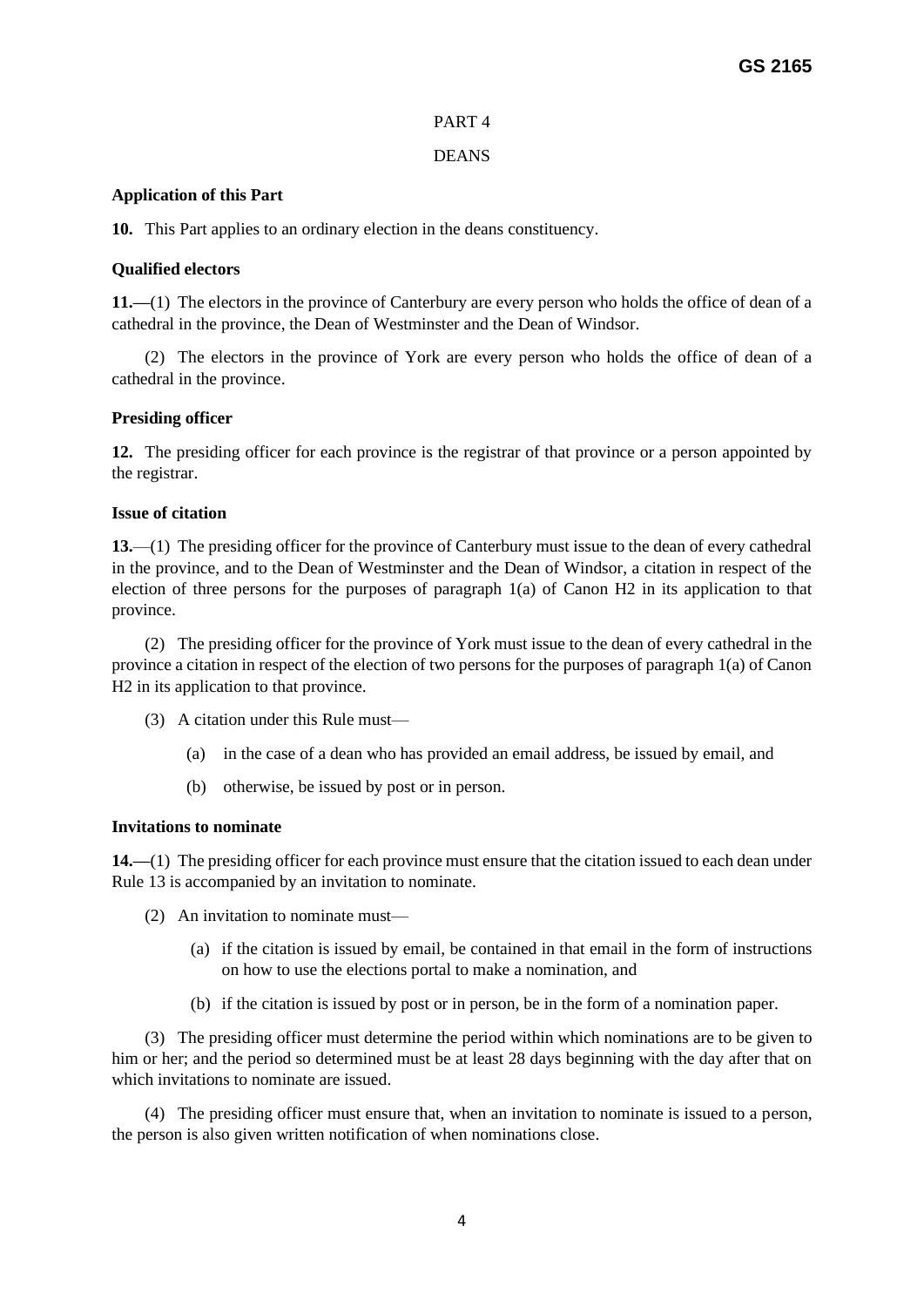# **Requirement for election**

**15.—**(1) If there are no more than three candidates for an election in the province of Canterbury, or no more than two candidates for an election in the province of York, each candidate is declared elected; and the presiding officer must inform each candidate accordingly.

(2) If the number of candidates for the election exceeds the number of seats to be filled, an election must be held in accordance with Part 6; and the presiding officer must inform each candidate accordingly.

# **Channel Islands**

**16.**—(1) The question of which of the Dean of Guernsey and the Dean of Jersey is to represent the Channel Islands in the Lower House of Convocation of the province of Canterbury is to be determined on each occasion of the constitution of the Lower House—

- (a) by agreement between the two Deans, or
- (b) in the absence of agreement, by the Bishop of Winchester or, if section 1 of the Channel Islands Measure 2020 is in force, the Bishop of Salisbury.

(2) If the office of either Dean becomes vacant during his or her membership of the Lower House of Convocation, the other Dean is to take his or her place as a member of the Lower House for the remainder of the lifetime of the Convocation.

# PART 5

# UNIVERSITIES AND THEOLOGICAL EDUCATION INSTITUTIONS

# **Application of this Part**

**17.** This Part applies to an ordinary election in the universities and TEIs constituency.

# **Qualified electors**

**18.—**(1) The electors are every person whose name is included in the register of electors maintained for the purposes of this Rule.

- (2) The presiding officer—
	- (a) must establish and maintain a register of electors, and
	- (b) must secure that the up-to-date register of electors is published on the Church of England website.

(3) A person is entitled to have his or her name included in the register of electors if the person makes a written declaration to the presiding officer that he or she meets the first and second conditions and, where applicable, the third.

(4) The first condition is that the person is a priest or deacon in the Church of England who is authorised by a bishop to officiate in a diocese in either province.

- (5) The second condition is that the person—
	- (a) is employed to teach and research by a university in one of the provinces or by a college of such a university,
	- (b) is the head or a fellow of a college of such a university, or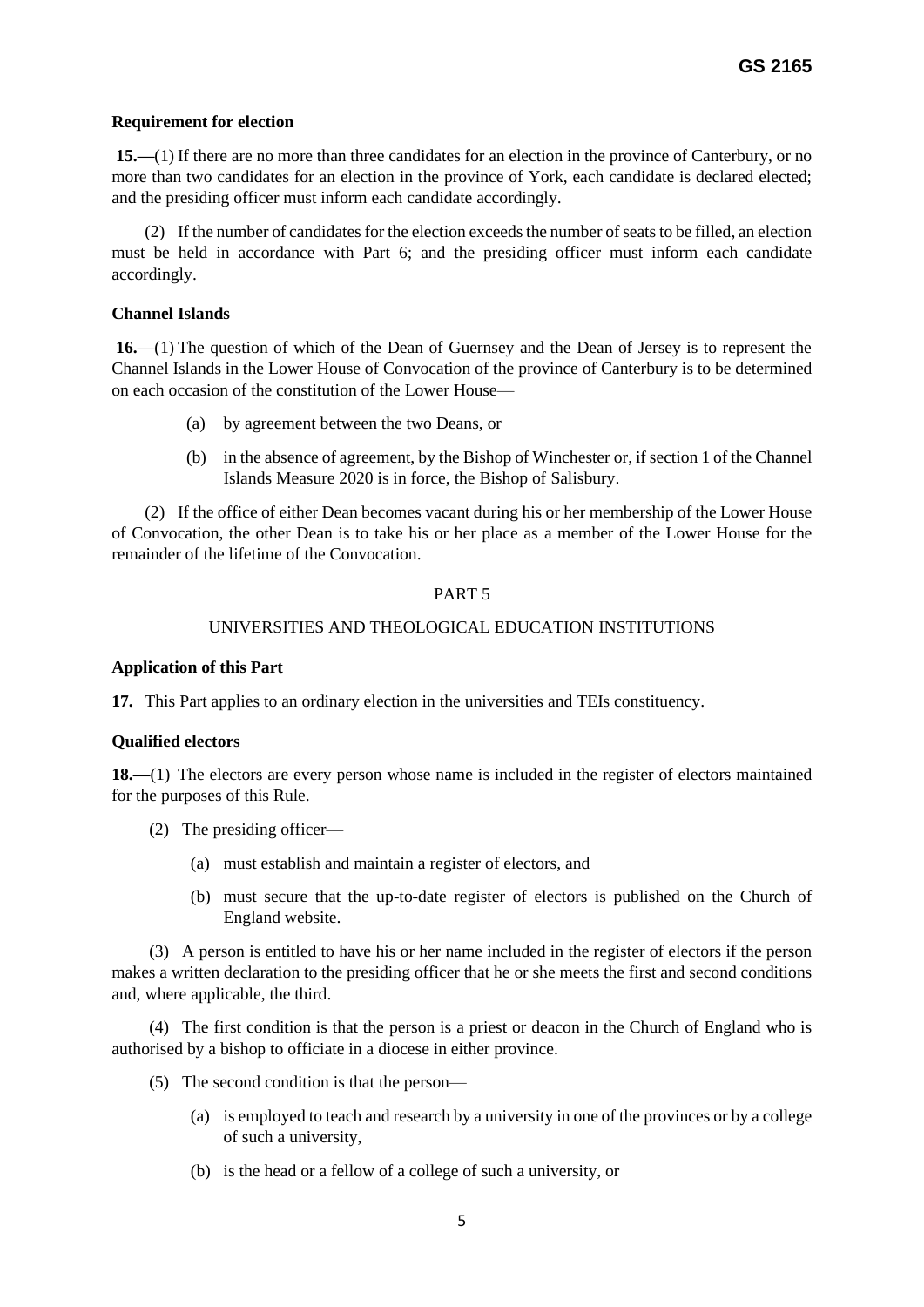- (c) is employed to teach and research by a theological education institution in either province that is recognised by the House of Bishops as an institution for training candidates for ordination as ministers of the Church of England (referred to in this Part as a "TEI").
- (6) The third condition is that—
	- (a) where the university in question is Oxford University, the person is a member of Congregation;
	- (b) where the university in question is Cambridge University, the person is a member of the Regent House;
	- (c) where the university in question is Durham University, the person is a member of Convocation.

(7) The reference in paragraph (5)(a) to the college of a university includes, in the case of Oxford University, a reference to the Cathedral Church of Christ in Oxford.

(8) The reference in paragraph (5)(b) to the fellow of a college includes a reference to a Canon or Student of the Cathedral Church of Christ in Oxford; but the reference to the head of a college does not include a reference to the Dean of Christ Church.

(9) The reference in paragraph  $(5)(c)$  to being employed to teach and research by a TEI is a reference to being so employed on at least a half-time basis.

(10) A declaration under paragraph (3) must include an explanation of how the person meets the conditions.

(11) The presiding officer is entitled to regard a declaration under paragraph (3) as accurate unless its inaccuracy in some respect is readily apparent.

(12) The presiding officer must give reasonable notice of an election, inviting applications for inclusion in the register of electors; and where an application for inclusion in the register is refused, the presiding officer must give the applicant the reasons for the refusal and an explanation of the right of appeal under Rule 48(5) against the refusal.

(13) The register of electors in the form in which it is published on the Church of England website must include an explanation of the right of appeal under Rule 48(6) against the inclusion of a person's name in the register.

(14) Any question as to the location of a university or TEI is to be determined for the purposes of these Rules by the presiding officer.

(15) Corrections to the register of electors under this Rule may be made up until the end of the period for voting; and after the end of that period, no names may be added to or removed from the register until the declaration of the result of the election.

# **Presiding officer**

**19.** The presiding officer is the Joint Registrar of the Provinces of Canterbury and York or a person appointed by the Joint Registrar.

# **Requirement for election**

**20.—**(1) If the number of candidates for an election does not exceed the number of seats to be filled, each candidate is declared elected; and the presiding officer must inform each candidate accordingly.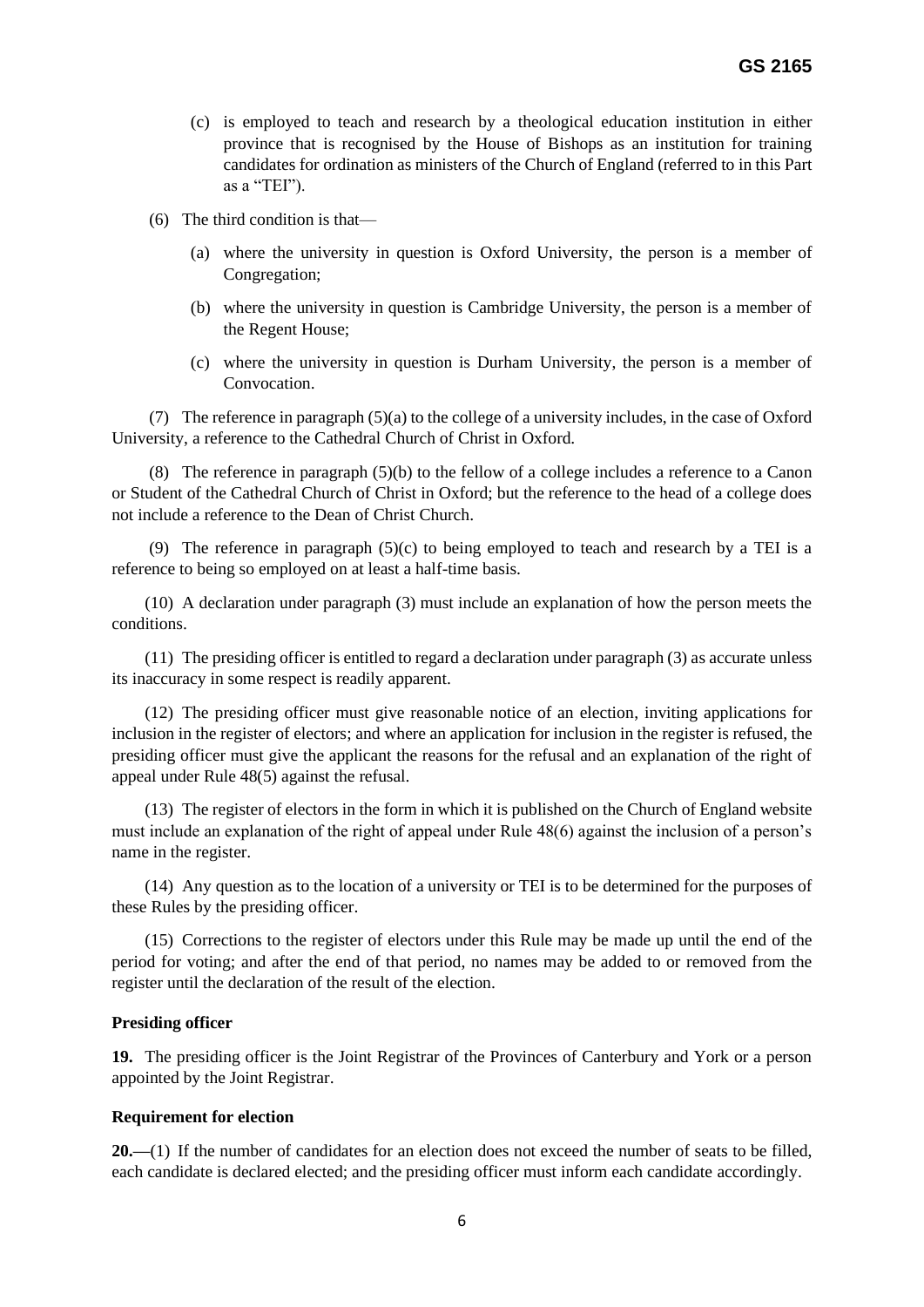(2) If the number of candidates for an election exceeds the number of seats to be filled, an election must be held in accordance with Part 6; and the presiding officer must inform each candidate accordingly.

### **Case of no candidates in a province**

**21.**—(1) This Rule applies where, in the case of either province, no candidates from the universities or TEIs in that province are nominated.

(2) If no more than three candidates from the universities or TEIs in the other province are nominated—

- (a) each of the candidates concerned is declared elected, and
- (b) any remaining vacancy is to be filled as a casual vacancy.

(3) Where there is only one vacancy to be filled, it must be filled by a candidate nominated from the universities or TEIs in the province from which no candidates have so far been nominated; and where there is more than one vacancy to be filled, at least one must be filled by a candidate of that description.

(4) If more than three candidates from the universities or TEIs in the other province are nominated—

- (a) an election must be held for the purpose of filling three vacancies, and
- (b) the fourth vacancy is to be filled as a casual vacancy by a candidate of the description given in paragraph (3).

#### **Case of only one candidate in a province**

**22.—**(1) This Rule applies where, in the case of either province, only one candidate from the universities or TEIs in that province is nominated.

(2) The presiding officer must declare that candidate elected.

(3) If no candidates from the universities or TEIs in the other province are nominated, paragraph  $21(2)$  and (3) applies.

(4) If only one or two candidates from the universities or TEIs in the other province are nominated—

- (a) each of the candidates concerned is declared elected, and
- (b) any remaining vacancy is to be filled as a casual vacancy (by a candidate or candidates nominated from the universities or TEIs in either province).

(5) If only three candidates from the universities or TEIs in the other province are nominated, the presiding officer must declare those candidates elected.

(6) If more than three candidates from the universities or TEIs in the other province are nominated, there must be an election for the purpose of filling three vacancies.

#### **Province to represent**

**23.** A person elected is eligible to appear only in the Lower House of Convocation of the province in which the university or TEI in question is situated.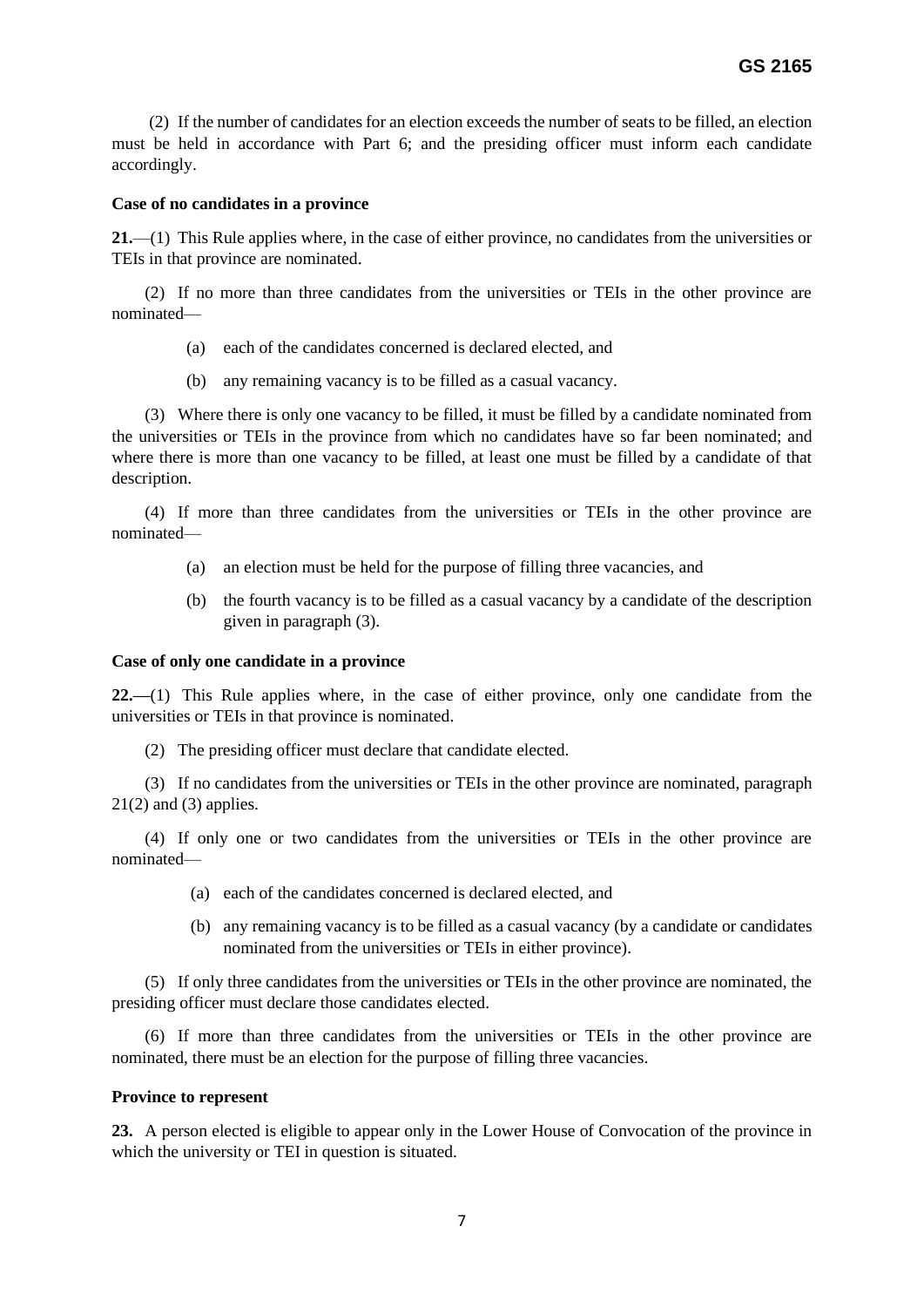# PART 6

### CONDUCT OF ELECTION: DIOCESES, DEANS, UNIVERSITIES & TEIs

### **Application of this Part**

**24.** This Part applies to an election to which Part 3 (diocese), Part 4 (deans) or Part 5 (universities and TEIs) applies.

#### **Nominations**

**25.**—(1) A candidate for election must be nominated by two persons, each of whom is entitled to vote in the constituency in which the candidate is seeking election.

- (2) A nomination of a candidate is valid only if—
	- (a) it is made by following the procedure provided for by the elections portal, or
	- (b) a completed nomination paper is given to the presiding officer by post or in person.
- (3) The information which must be provided as part of a nomination includes—
	- (a) the candidate's full name (including any title and preferred style) and postal address,
	- (b) the ecclesiastical office currently held by the candidate,
	- (c) the year of the candidate's birth,
	- (d) a statement as to whether the candidate has previously served as a member of the General Synod and, if he or she has, the dates of the candidate's previous service as such and the House of which the candidate was a member, and
	- (e) evidence of the candidate's consent to serve.

(4) A nomination paper must be in the form circulated to the presiding officer by the provincial registrar or in a form to a substantially similar effect.

(5) The presiding officer must—

- (a) as soon as each nomination is received, determine whether it is valid, and
- (b) without delay, notify the candidate and each of the persons who nominated the candidate whether the nomination is valid.

 (6) If the presiding officer determines that a nomination is not valid, the officer must give the candidate and each of the persons who nominated the candidate the reasons for the determination when notifying it to each of them under paragraph (5)(b); and that notification must include an explanation of the right of appeal under Rule 49(1) against the determination.

(7) A person is not to be included as a candidate for the election if the presiding officer has not received a valid nomination for that person before the end of the period determined by the presiding officer; and that period must be at least 28 days beginning with the day on which invitations to nominate are issued.

(8) The presiding officer must, within seven days of receiving a request from a validly nominated candidate, supply free of charge to that candidate one copy of the name and address of every elector; and for this purpose an elector's address includes the elector's email address if he or she has provided one.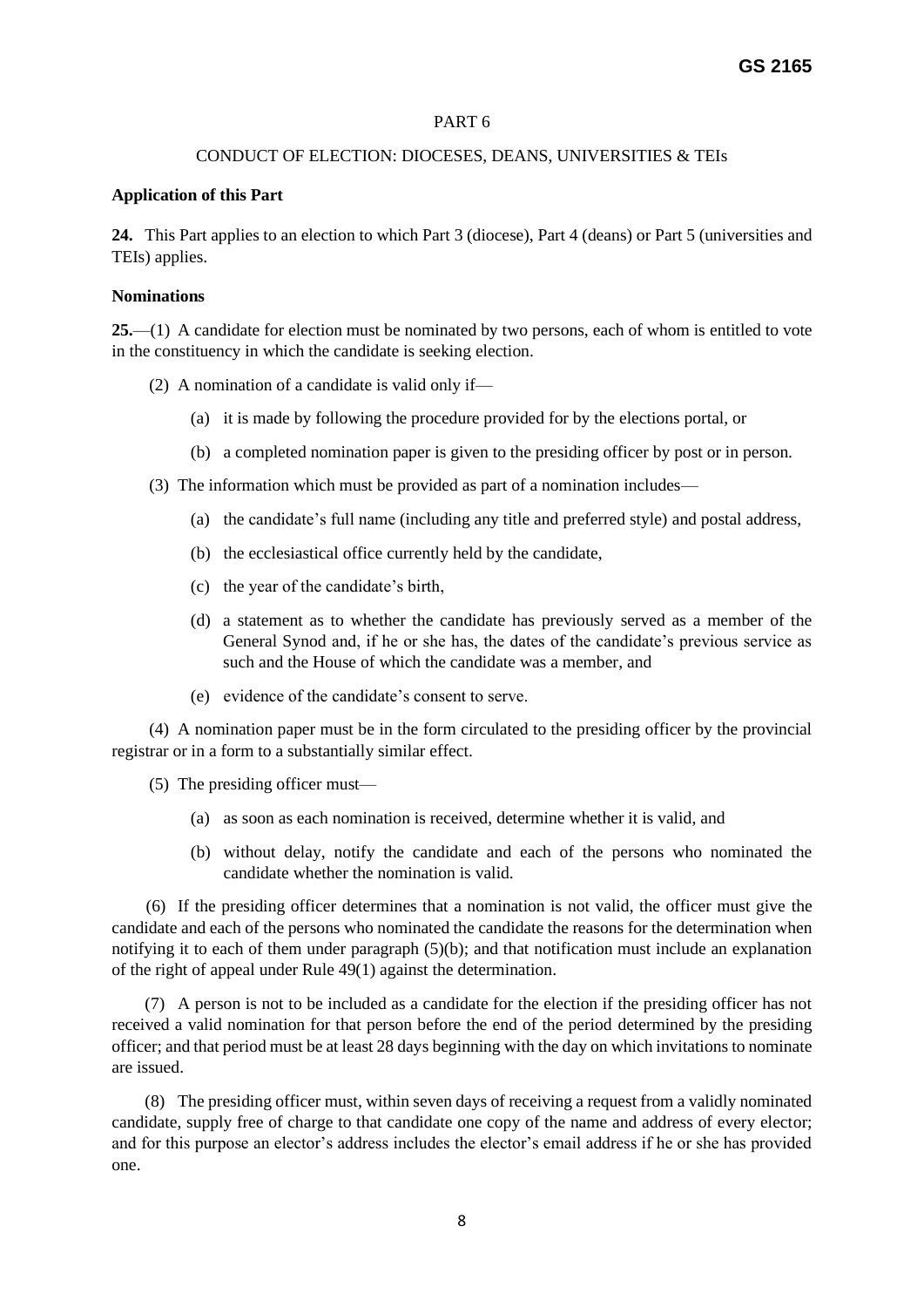# **Election address**

**26.—**(1) The presiding officer for an election must give each candidate in the election an opportunity to submit an election address to the presiding officer so that the candidate's election address may be made available to the persons entitled to vote in the election.

(2) If a candidate submits an election address prepared at his or her own expense to the presiding officer, the presiding officer must ensure that a copy of the election address—

- (a) is available by means of the elections portal,
- (b) is posted on the relevant website, and
- (c) is sent by post to each person entitled to vote in the election who has not provided an email address.
- (3) An election address must—
	- (a) if it is in hard copy form, be on not more than two sides of A4 paper;
	- (b) if it is in electronic form, be capable of being printed in easily legible form on not more than two sides of A4 paper.

 (4) The presiding officer must determine the period within which election addresses may be submitted; and that period must be at least seven days beginning with the day after the close of nominations (as to which, see Rule 25(7)).

(5) The presiding officer is not required to comply with the duty under paragraph (2) in the case of any election address which the presiding officer receives after the end of the period determined under paragraph (4).

(6) The presiding officer must ensure that, before invitations to vote are issued under Rule 28, a list of all the candidates and a copy of each election address received by the end of the period determined under paragraph (4)—

- (a) are available by means of the elections portal,
- (b) are posted on the relevant website, and
- (c) are sent by post to each person entitled to vote in the election who has not provided an email address.

(7) A failure to post on the relevant website a copy of every election address which is required to be posted under paragraph  $(2)(b)$  or  $(6)(b)$  in an election does not invalidate the election and is accordingly not a ground of appeal under Part 9.

- (8) The "relevant website" means—
	- (a) in the case of an election in a diocese, the diocese's website;
	- (b) in the case of an election in the deans constituency or the universities and TEIs constituency, the Church of England website.

# **Prohibition on other election material**

**27.—**(1) In the case of an election in a diocese, the presiding officer must ensure that, during the election period, no literature which in the opinion of the presiding officer is likely to prejudice the election is circulated to the electors, or is distributed at a meeting of the diocesan synod or any deanery synod in the diocese, by or under the authority of the presiding officer or the diocesan synod.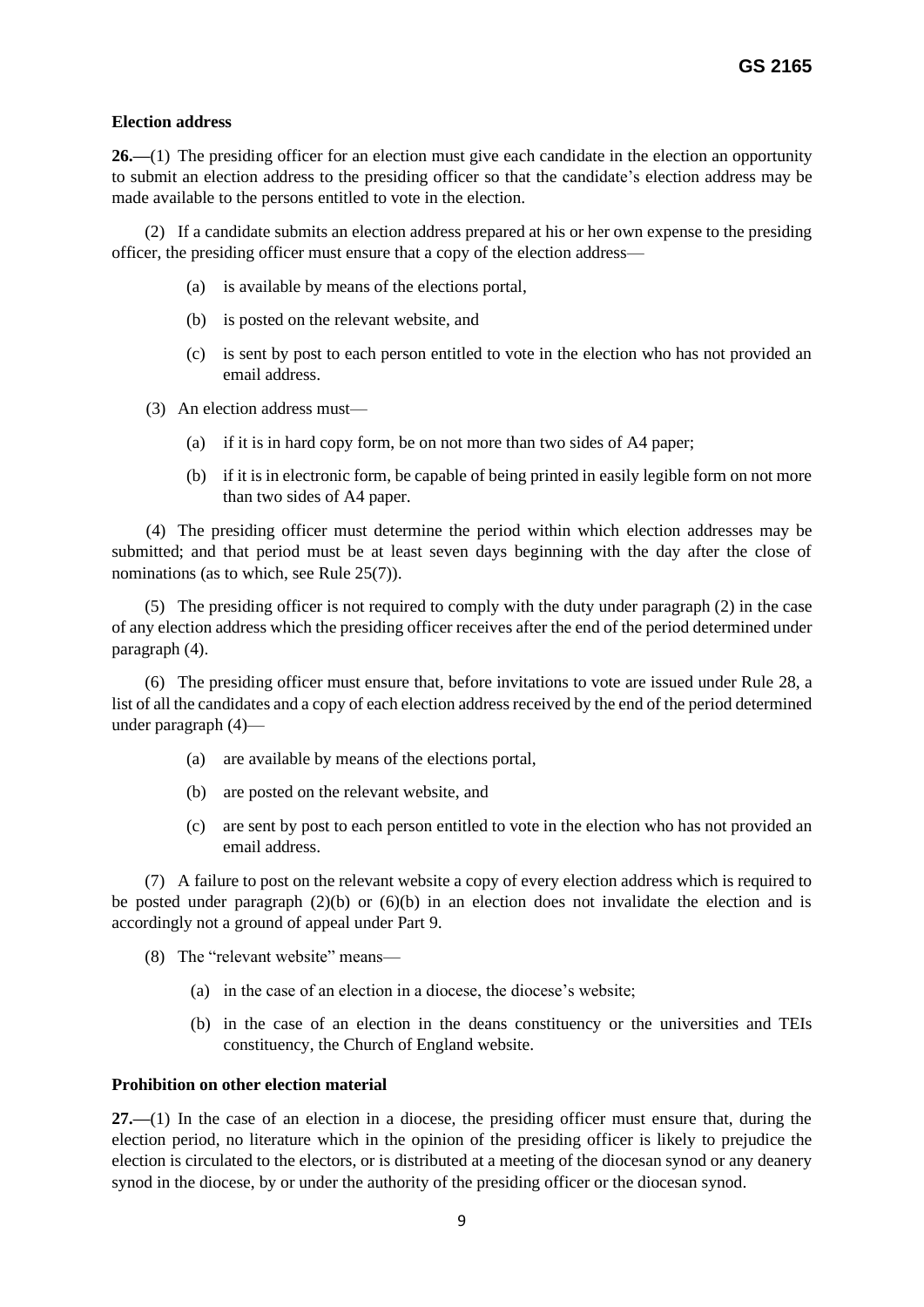(2) In the case of an election in a diocese, the rural dean and the lay chair and secretary of each deanery synod in the diocese must each seek to ensure that, during the election period, no literature which in the opinion of any of them is likely to prejudice the election forms part of an official circulation or is distributed at a meeting of the deanery synod.

(3) In the case of an election in the deans constituency or in the universities and TEIs constituency, the presiding officer must seek to ensure that, during the election period, no literature which in the opinion of the presiding officer is likely to prejudice the election is circulated to the electors by or under the authority of the presiding officer.

(4) The "election period" is the period which—

- (a) begins with the date on which invitations to nominate are issued, and
- (b) ends with the end of the period for voting determined under Rule 28(8).
- (5) "Literature" does not include an election address under Rule 26.

#### **Voting**

**28.—(1)** An election is to be conducted using the single transferable vote system.

(2) The presiding officer must ensure that each person entitled to vote in the election is issued with an invitation to vote.

- (3) Each invitation to vote must—
	- (a) if the person entitled to vote has provided an email address, be issued by an email containing instructions on how to use the elections portal to vote, or
	- (b) otherwise, be in the form of a voting paper and be issued by post or in person.

(4) The information which must be displayed within the elections portal, and which must be included on each voting paper, includes in relation to each candidate—

- (a) the candidate's full name (as it appears on the completed nomination, including any title and preferred style) and postal address,
- (b) the candidate's year of birth, and
- (c) a statement as to whether the candidate has previously served as a member of the General Synod and, if he or she has, the dates of the candidate's previous service as a member and the House of which the candidate was a member.

 (5) The elections portal must include, and each voting paper must be accompanied by, an explanation of the right of appeal under Rule 49(2) against the determination that the nomination of a candidate is valid.

 (6) A voting paper must also specify the time and date by which and the address to which the voting paper should be returned to the presiding officer.

(7) A voting paper must be in the form circulated to the presiding officer by the provincial registrar or in a form to a substantially similar effect.

(8) The presiding officer must determine the period within which votes may be cast; and that period must be at least 21 days beginning with the day after that on which invitations to vote are issued.

(9) The presiding officer must ensure that, when an invitation to vote is issued to a person, the person is also given written notification of the period determined under paragraph (8).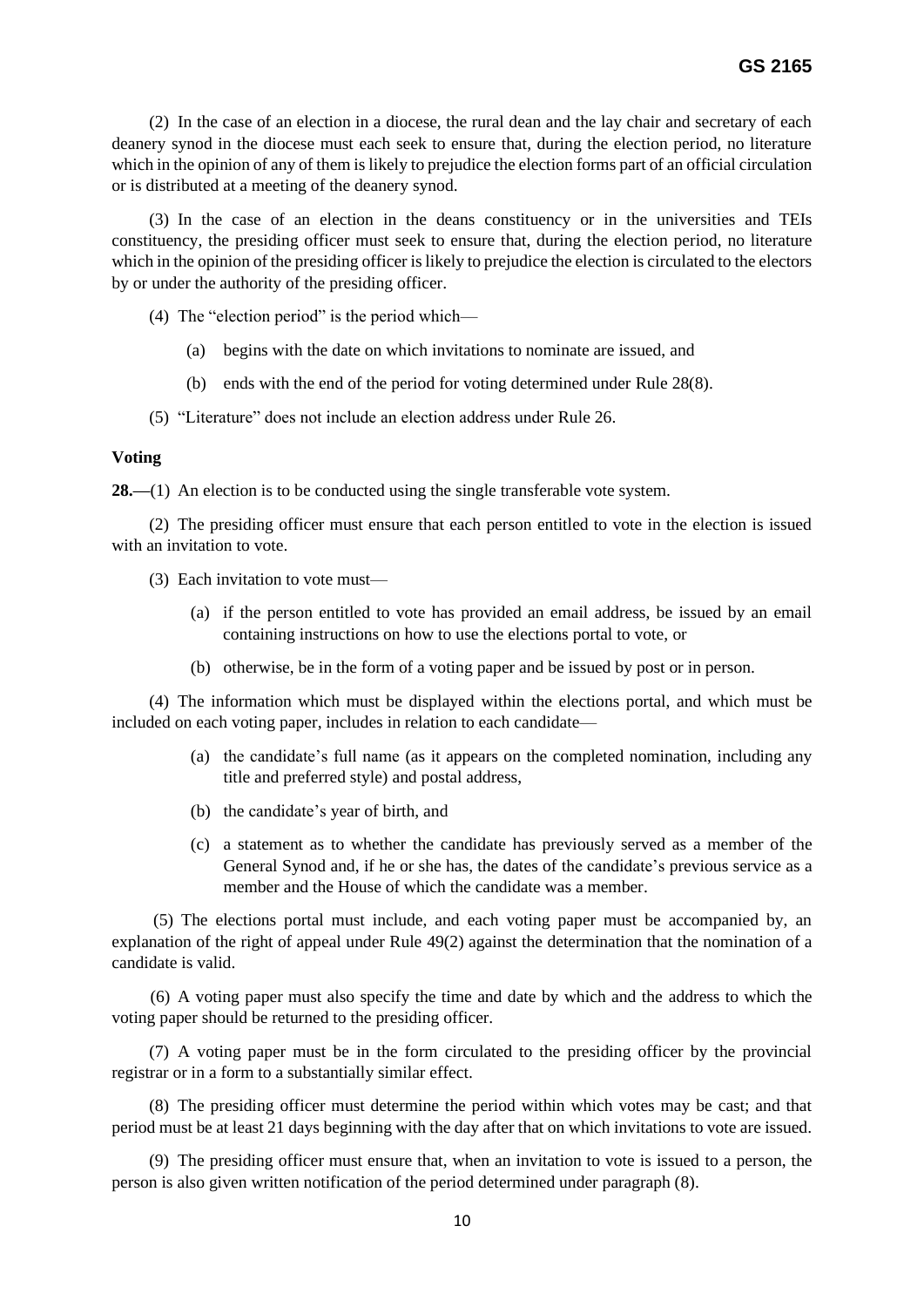(10) A vote in the election is valid only if, in a case involving the use of the elections portal, the vote is cast by following the procedure provided for by the elections portal.

(11) A vote in the election is valid only if, in a case involving the use of a voting paper—

- (a) the vote is cast by marking the voting paper in the manner indicated on the paper,
- (b) any requirements under the STV Rules as to indication of preferences are satisfied,
- (c) the voting paper is signed, and the voter's full name is written, on the reverse, and
- (d) the voting paper is given to the presiding officer by post or in person before the end of the period determined under paragraph (8).

 (12) The presiding officer must ensure that the following are preserved for at least two years after the declaration of the result of the election—

- (a) a record of each valid vote cast in the election by means of the elections portal, and
- (b) each voting paper used to cast a valid vote in the election.

# **Result**

**29.**—(1) The presiding officer for an election must—

- (a) determine the time and place at which the votes will be counted, and
- (b) give each candidate at least seven days' written notice of the time and place so determined.

 (2) Each candidate, or a person nominated by him or her, is entitled to be present at the count in order to scrutinise it but is not entitled to take part in it.

 (3) Where, within seven days of the completion of the count, the presiding officer thinks that there should be a recount because of a possible irregularity or inaccuracy in the count, the officer may order a recount.

(4) If the presiding officer orders a recount under paragraph (3), the presiding officer must—

- (a) determine the time and place at which the votes will be recounted, and
- (b) give each candidate written notice of the time and place so determined.

 (5) A notice under paragraph (1) or (4) must include an explanation of the right of appeal under Rule 50 against the result of the election.

 (6) The presiding officer must, within four working days of the declaration of the result, send a full return of the result to—

- (a) each candidate in the election, and
- (b) the Clerk to the General Synod.

 (7) The presiding officer must prepare a result sheet showing a record of the election; and the result sheet must be in the form prescribed by the provincial registrar or in a form to a substantially similar effect.

(8) In the case of an election in a diocese, the full return of the result and the result sheet must, until the end of the first group of sessions of the new Synod—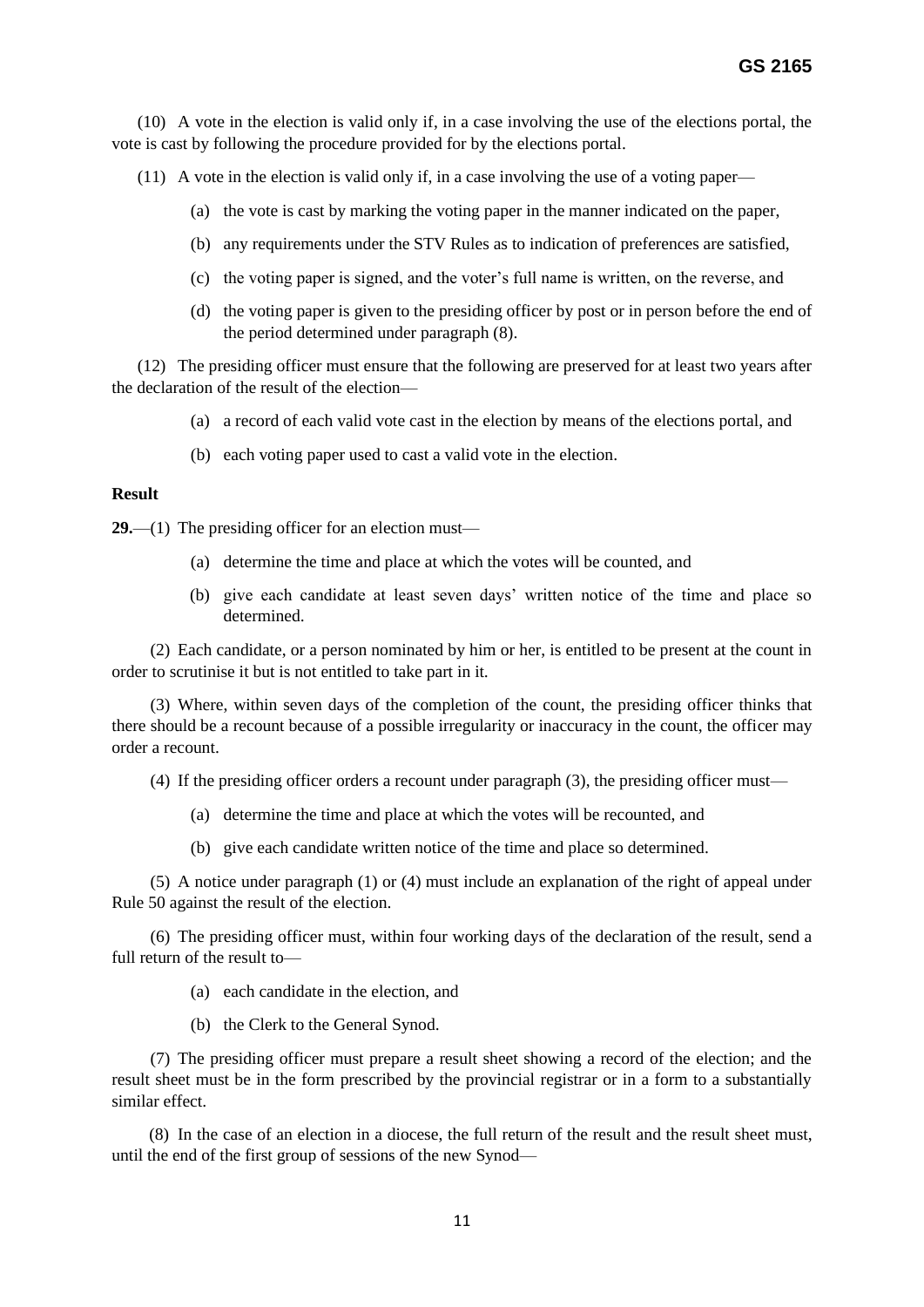- (a) be displayed in the diocesan office,
- (b) be displayed on the diocese's website, and
- (c) be displayed at the General Synod Office.

(9) In the case of an election in the deans constituency or the universities and TEIs constituency, the full return of the result and the result sheet must, until the end of the first group of sessions of the new Synod—

- (a) be displayed on the Church of England website, and
- (b) be displayed at the General Synod Office.

 (10) A copy of the result sheet signed by the presiding officer must be deposited in the appropriate office and must, for the six months after the date of the count, be available for inspection by anybody entitled to vote in the election; and for this purpose, "appropriate office" means—

- (a) in the case of an election in a diocese, the diocesan office;
- (b) in the case of an election in the deans constituency, the office of the province concerned;
- (c) in the case of an election in the universities and TEIs constituency, the office of each provincial registrar.

# PART 7

# RELIGIOUS COMMUNITIES CONSTITUENCY

# **Application of this Part**

**30.** This Part applies to an ordinary election in the religious communities constituency.

# **List of communities and number of members**

**31.**—(1) On a dissolution of the General Synod, the secretary of the House of Bishops—

- (a) must provide the registrar of the province of Canterbury with a list of every religious community in the province of Canterbury, and
- (b) must provide the registrar of the province of York with a list of every religious community in the province of York.

(2) The head of each religious community must, on receipt of a citation from the provincial registrar—

- (a) compile a list of the members of the community who are entitled to vote,
- (b) give a copy of the list to the presiding officer, and
- (c) give each member of the community (including those who are not entitled to vote) a copy of the list and a written explanation of the right to appeal under Rule 31 against inclusion in the list.

(3) The citation referred to in paragraph (2) must specify the time and date by which the presiding officer is to be notified of validly nominated candidates (as to which, see Rule 35).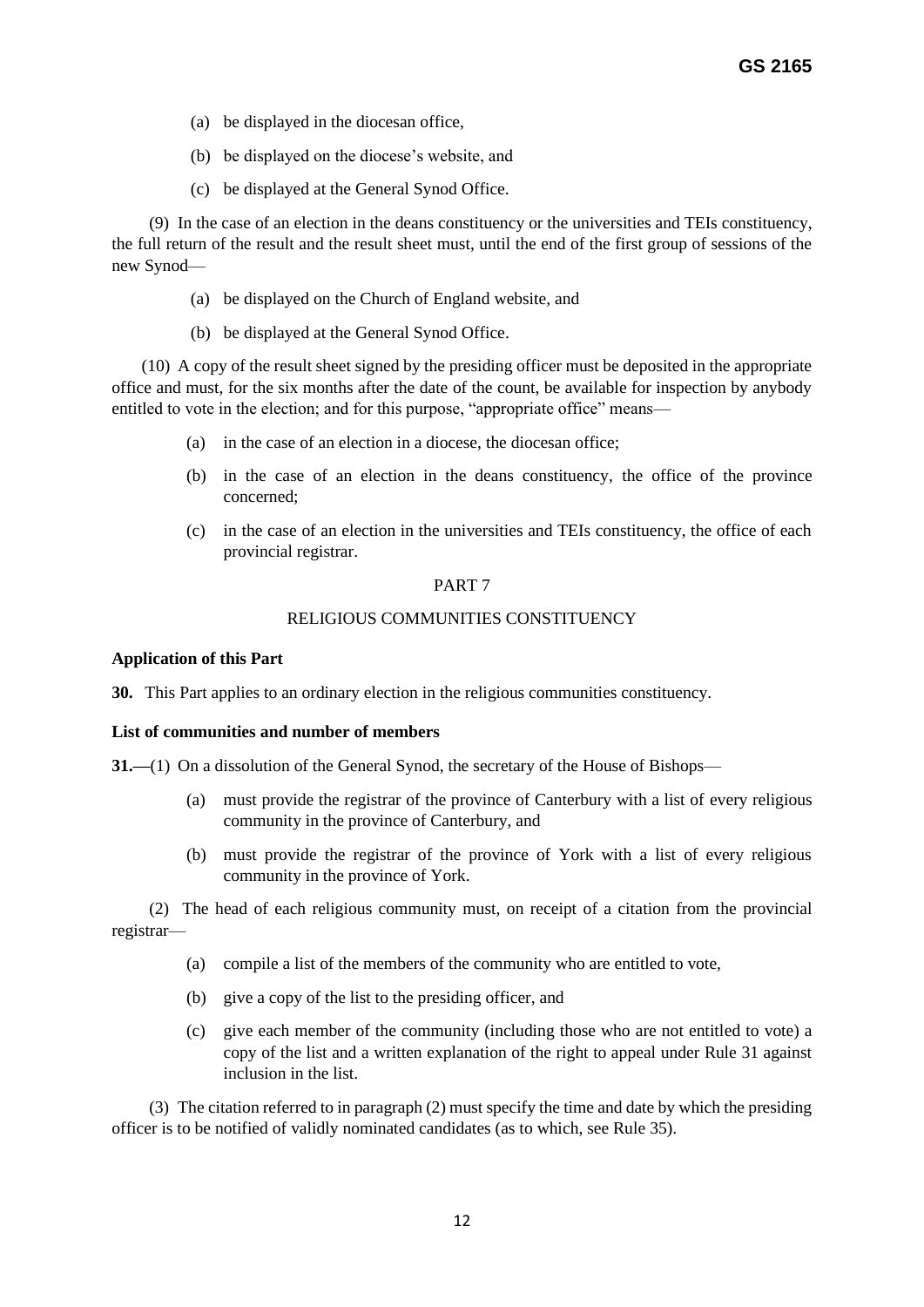# **Qualified electors**

**32.** The electors are every priest or deacon of the Church of England who is—

- (a) a member of a religious community, and
- (b) resident either in the province of Canterbury or in the province of York.

# **Presiding officer**

**33.** The presiding officer is the registrar of the province in which the religious community is situated or a person appointed by the registrar.

# **Nominations**

**34.**—(1) A candidate for election must be nominated by two persons, each of whom is an elector.

(2) The presiding officer must ensure that each elector is issued with a nomination paper by post or in person.

(3) The presiding officer must determine the period within which nominations may be made; and the period so determined must be at least 28 days beginning with the day after the date on which the nomination papers are issued under paragraph (2).

(4) The presiding officer must ensure that, when a nomination paper is issued to a person, the person is also given written notification of when nominations close.

# **Validity of nominations**

**35.—**(1) A nomination is valid only if it is made by giving a completed nomination paper to the presiding officer by post or in person.

(2) The information which must be provided as part of a nomination includes—

- (a) the candidate's full name (including any title and preferred style) and postal address,
- (b) the candidate's year of birth,
- (c) a statement as to whether the candidate has previously served as a member of the General Synod and, if he or she has, the dates of the candidate's previous service as such and the House of which the candidate was a member, and
- (d) evidence of the candidate's consent to serve.

(3) The presiding officer must—

(a) as soon as a nomination is received, determine whether it is valid, and

 (b) without delay, notify the candidate and each of the persons who nominated the candidate whether the nomination is valid.

(4) If the presiding officer determines that a nomination is not valid, he or she must give the candidate and each of the persons who nominated the candidate the reasons for the determination when notifying it to each of them under paragraph (3)(b); and that notification must include an explanation of the right of appeal under Rule 49(1) against the determination.

(5) The head of each religious community must, by the time and date specified in the citation in accordance with Rule 31(3), send the presiding officer the information referred to in paragraph (2) of this Rule in relation to each candidate.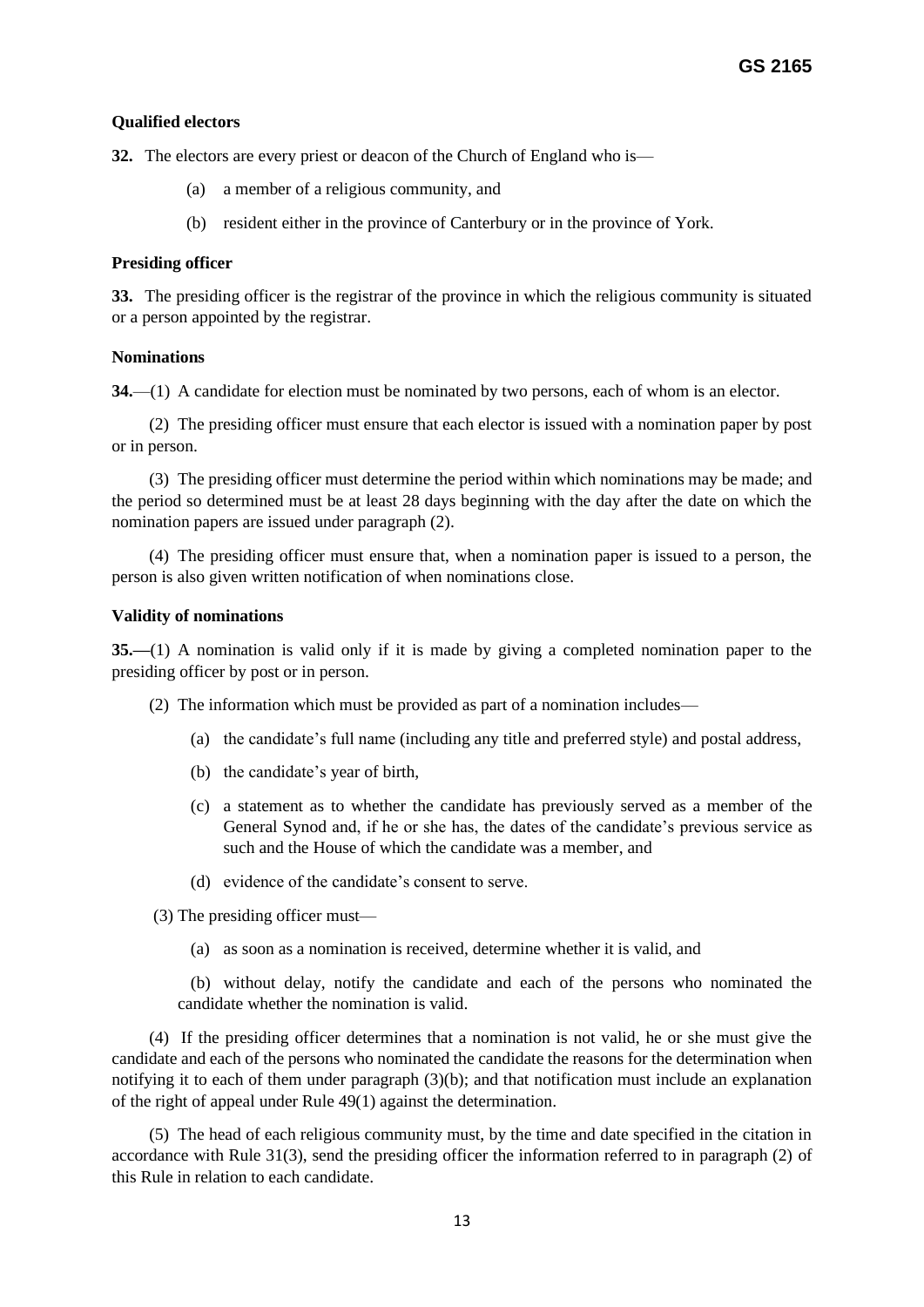(6) A person is not to be included as a candidate in the election if the presiding officer has not received a valid nomination for that person before the end of the period determined under Rule 34(3).

# **Requirement for election**

**36.—**(1) If no more than two candidates in an election are nominated, each candidate is declared elected; and the presiding officer must inform each candidate accordingly.

(2) If more than two candidates are nominated, an election must be held in accordance with the following provisions of this Part; and the presiding officer must inform each candidate accordingly.

(3) An election under this Part is to be conducted using the single transferable vote system.

# **Election address**

**37.**—(1) The presiding officer must give each candidate in an election an opportunity to submit an election address to the presiding officer so that the candidate's election address may be made available to the persons entitled to vote in the election.

(2) If a candidate submits an election address prepared at his or her own expense to the presiding officer, the presiding officer must ensure that a copy of the election address—

- (a) is posted on the Church of England website, and
- (b) is sent by post to each person entitled to vote in the election.

(3) An election address must—

- (a) if it is in hard copy form, be on not more than two sides of A4 paper;
- (b) if it is in electronic form, be capable of being printed in easily legible form on not more than two sides of A4 paper.

(4) The presiding officer must determine the period within which election addresses may be submitted; and that period must be at least seven days beginning with the day after the close of nominations.

(5) The presiding officer is not required to comply with the duty under paragraph (2) in the case of any election address which the presiding officer receives after the end of the period determined under paragraph (4).

(6) The presiding officer must ensure that, before invitations to vote are issued under Rule 39, a list of all the candidates and a copy of each election address received by the end of the period determined under paragraph (4)—

- (a) are posted on the Church of England website, and
- (b) are sent by post to each person entitled to vote in the election.

(7) A failure to post on the Church of England website a copy of every election address which is required to be posted under paragraph (2)(a) or (6)(a) in an election does not invalidate the election and is accordingly not a ground of appeal under Part 9.

# **Prohibition on other election material**

**38.**—(1) The presiding officer must ensure that, during the election period, no literature which in the opinion of the presiding officer is likely to prejudice the election is circulated to the electors by or under the authority of the presiding officer.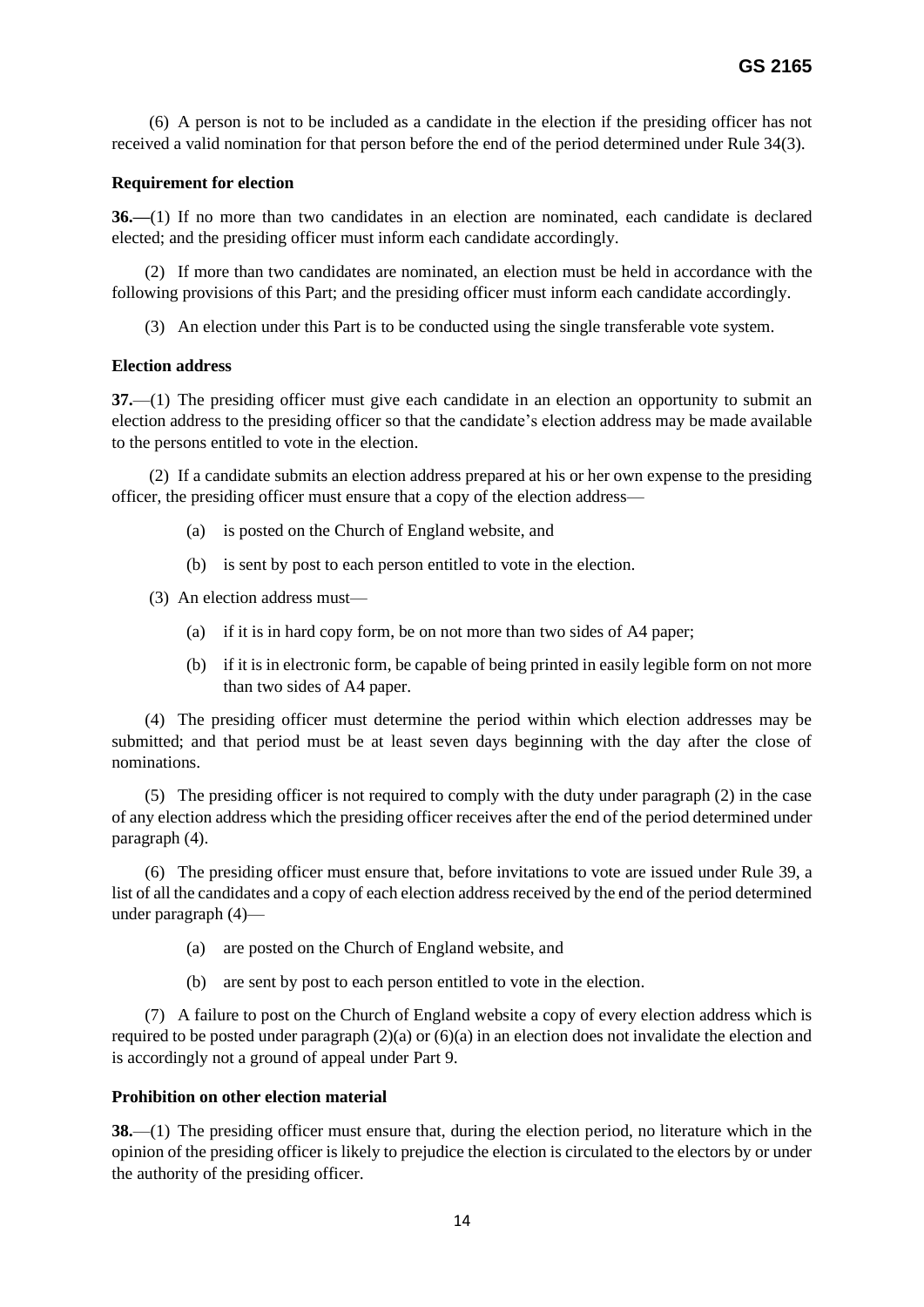(2) The head of each religious community must seek to ensure that, during the election period, no literature which in the opinion of the head of the community is likely to prejudice the election forms part of an official circulation to members of the community.

- (3) The "election period" is the period which—
	- (a) begins with the start of the period determined under Rule 34(3) for making nominations, and
	- (b) ends with the end of the period for voting determined under Rule 39(6).
- (4) "Literature" does not include an election address under Rule 37.

#### **Voting**

**39**.—(1) The presiding officer for an election must ensure that each person entitled to vote in the election is issued with a voting paper by post or in person.

- (2) A voting paper must specify in relation to each candidate—
	- (a) the candidate's full name (as it appears on the completed nomination, including any title and preferred style) and postal address,
	- (b) the candidate's year of birth, and
	- (c) a statement as to whether the candidate has previously served as a member of the General Synod and, if he or she has, the dates of the candidate's previous service as such and the House of which the candidate was a member.

 (3) A voting paper must be accompanied by an explanation of the right of appeal under Rule 49(2) against the determination that the nomination of a candidate is valid.

(4) A voting paper must also specify the time and date by which and the address to which the voting paper should be returned to the presiding officer.

(5) A voting paper must be in the form circulated to the presiding officer by the provincial registrar or in a form to a substantially similar effect.

 (6) The presiding officer must determine the period within which votes may be cast; and that period must be at least 21 days beginning with the day after that on which voting papers are issued.

 (7) The presiding officer must ensure that, when a voting paper is issued to a person, the person is also given written notification of the period determined under paragraph (6).

- (8) A vote is valid only if—
	- (a) it is cast by marking a voting paper in the manner indicated on the paper,
	- (b) any requirements under the STV Rules as to indication of preferences are satisfied,
	- (c) the voting paper is signed, and the voter's full name is written, on the reverse, and
	- (d) the voting paper is given to the presiding officer by post or in person before the end of the period determined under paragraph (6).

 (9) The presiding officer must ensure that each voting paper used to cast a valid vote in the election is preserved for at least two years after the declaration of the result of the election.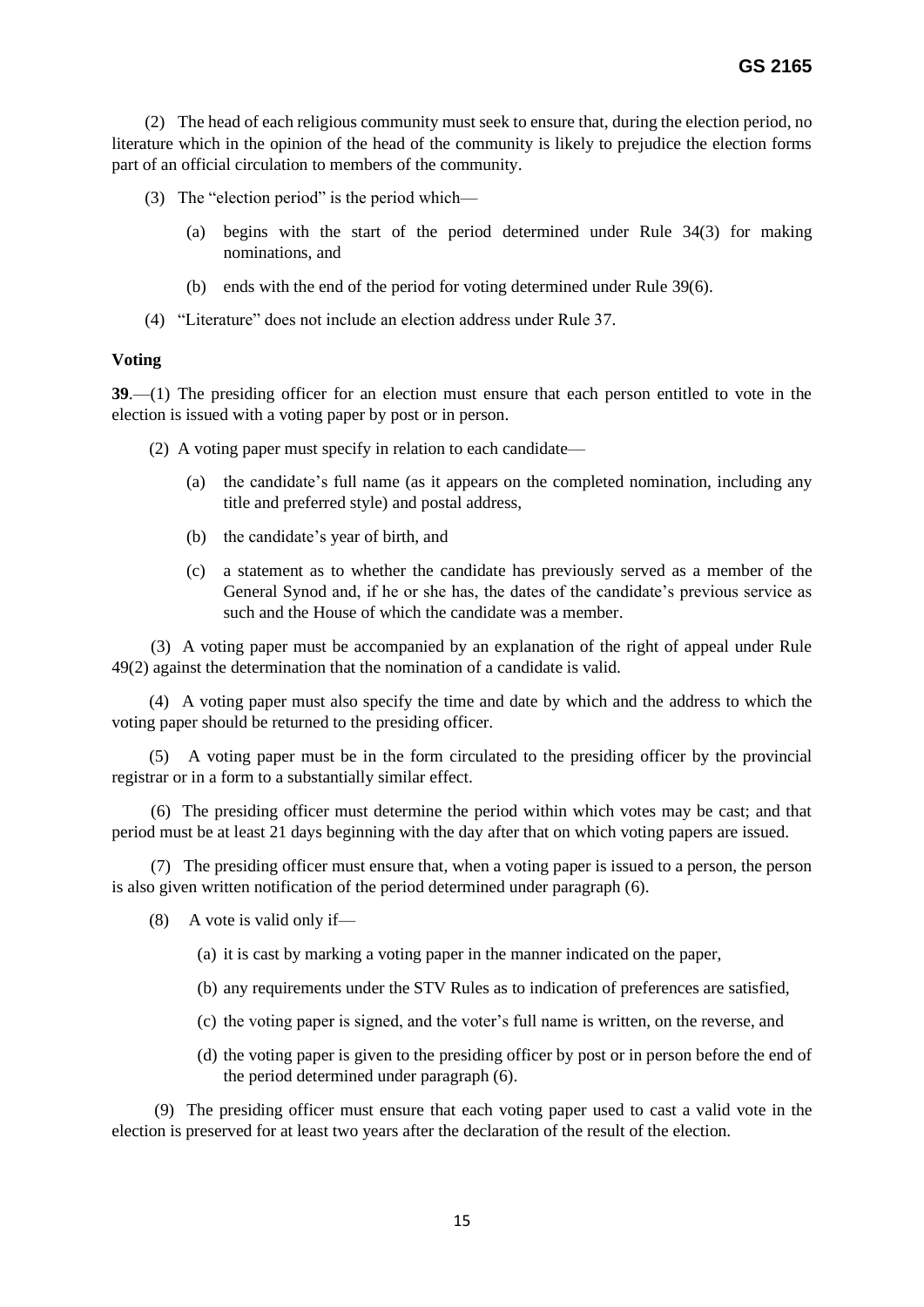# **Result**

**40.**—(1) The presiding officer for an election must—

- (a) determine the time and place at which the votes will be counted, and
- (b) give each candidate at least seven days' written notice of the time and place so determined.

 (2) Each candidate, or a person nominated by him or her, is entitled to be present at the count in order to scrutinise it but is not entitled to take part in it.

 (3) Where, within seven days of the completion of the count, the presiding officer considers that there should be a recount because of a possible irregularity or inaccuracy in the count, the officer may, with the agreement of the registrar of the province of Canterbury, order a recount.

(4) If the presiding officer orders a recount under paragraph (3), the presiding officer must—

- (a) determine the time and place at which the votes will be recounted, and
- (b) give each candidate written notice of the time and place so determined.

 (5) A notice under paragraph (1) or (4) must include a written explanation of the right of appeal under Rule 50 against the result of the election.

 (6) The presiding officer in an election must, within four working days of the declaration of the result, send a full return of the result to—

- (a) each candidate in the election, and
- (b) the Clerk to the General Synod.
- (7) The presiding officer must prepare a result sheet showing a record of the election.

(8) The full return of the result and the result sheet must, until the end of the first group of sessions of the new Synod—

- (a) be displayed on the Church of England website, and
- (b) be displayed at the General Synod Office.

(9) A copy of the result sheet signed by the presiding officer must be deposited in the office of each provincial registrar and must, for the six months after the date of the count, be available at all reasonable times for inspection by anybody entitled to vote in the election.

#### **Province to represent**

**41.** A person elected in the religious communities constituency is eligible to appear only in the Lower House of Convocation of the province in which the religious community to which the person belongs is situated.

# PART 8

#### ELECTION TO FILL CASUAL VACANCY

# **Application of this Part**

**42.—**(1) This Part applies to an election to fill a casual vacancy in the Lower House of Convocation.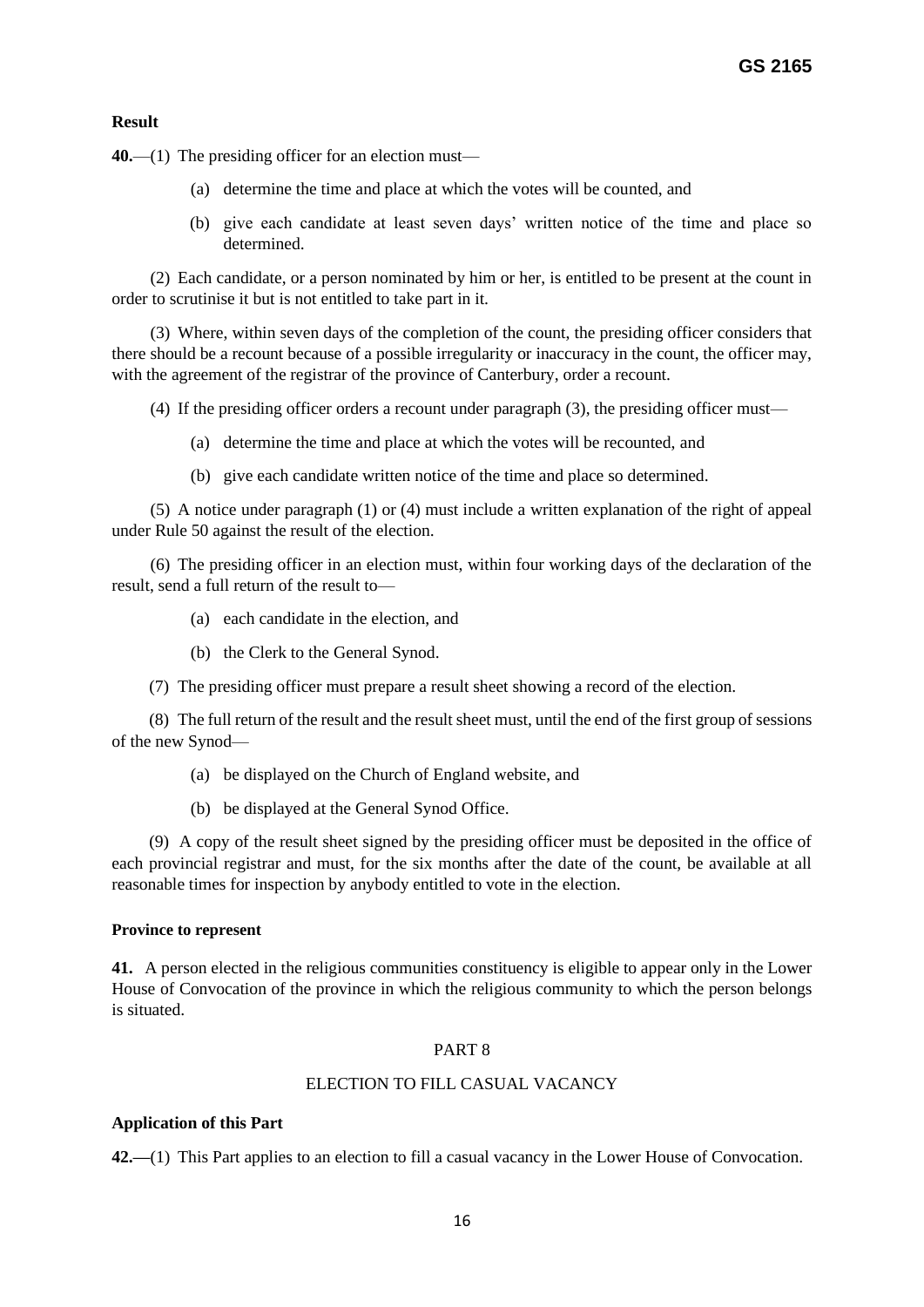(2)The election is to be conducted as if it were an ordinary election, with the rules in Part 6 or Part 7 (as the case may be) applying accordingly but subject to the modifications provided for in this Part.

 (3) The application of this Part to an election to fill a casual vacancy in the deans constituency is subject to Rule 16(2) (which makes special provision for the Channel Islands).

# **Qualifying electors in diocese**

**43.** In the case of an election to fill a casual vacancy in a diocese, the electors are every person who qualifies as an elector in that diocese under paragraph 4 of Canon H2 at 6.00 a.m. on the date of the issue of the citation by the registrar of the province.

# **Timing**

**44.—**(1) An election to fill a casual vacancy must be completed, so far as possible, within six months of the occurrence of the vacancy.

(2) But if the Convocations of the Provinces are due to be dissolved under section 1(2) of the Church of England Convocations Act 1966 within twelve months of the occurrence of the vacancy, it is not to be filled unless directions providing otherwise are given to the presiding officer by—

- (a) in the case of an election in a diocese, the clerical members of the bishop's council and standing committee acting in accordance with any directions of the diocesan synod;
- (b) in the case of an election in the deans constituency or the universities and TEIs constituency, the archbishop of the province concerned;
- (c) in the case of an election in the religious communities constituency, the Archbishop of Canterbury.

(3) If the vacancy is not filled within the period of six months, the Prolocutor of the Lower House may give directions to the presiding officer as to the date by which it must be filled.

(4) In the case of an election in the universities and TEIs constituency, the presiding officer must give reasonable notice of the election, unless the election is to be conducted by using the voting records of a previous election (as to which, see Rule 45), inviting applications for inclusion in the register of electors.

(5) In the case of an election in the religious communities constituency, the presiding officer must notify the head of each religious community in writing of any direction given to the presiding officer under this Rule.

# **Vacancy occurs within two years of election**

**45.—**(1) Where a casual vacancy occurs in the two years beginning with 1st August in the year of the most recent ordinary election—

- (a) the election to fill the vacancy must be conducted by using the voting records of the ordinary election,
- (b) the number of persons to be elected is the same as in the ordinary election, and
- (c) no candidate elected on the original count and continuing to serve is to be excluded.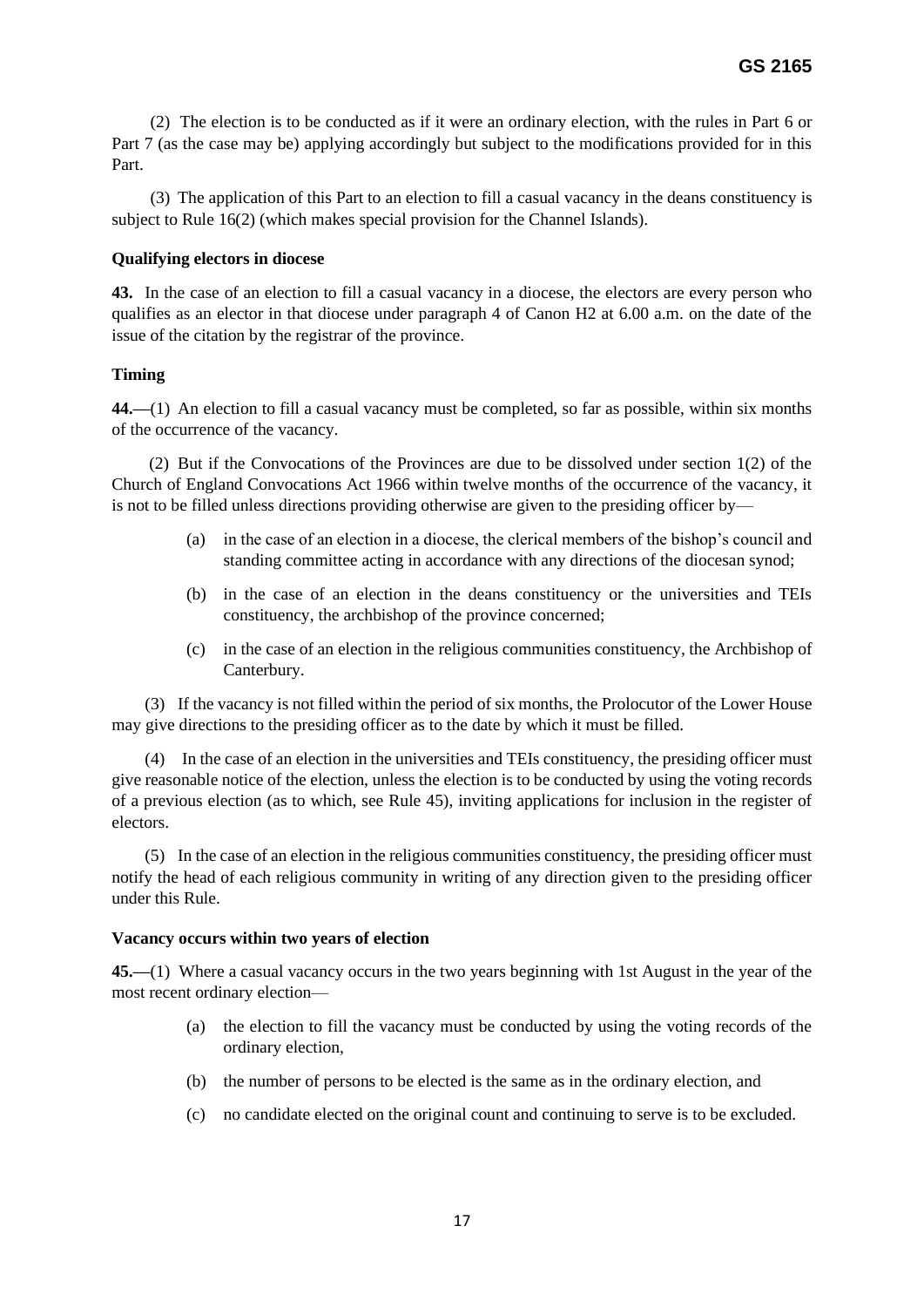(2) Where a casual vacancy occurs in a constituency in the two years beginning with the date on which the result of an election in that constituency was declared and that election was itself held to fill a previous casual vacancy and was conducted as an ordinary election—

- (a) the election to fill the vacancy must be conducted by using the voting records of the election held to fill the previous casual vacancy,
- (b) the number of persons to be elected is the total of the number who were elected in the election held to fill the previous vacancy and are continuing to serve and the number of casual vacancies to be filled, and
- (c) no candidate elected on the original count and continuing to serve is to be excluded.

(3) In a case within paragraph (1) or (2), the presiding officer must ask each candidate who was not elected in the election held to fill the previous vacancy, and who is still qualified for election, if he or she consents to serve.

(4) If the number of candidates does not exceed the number of vacancies to be filled and at least one of the candidates consents to serve, that candidate or, if there is more than one, each of them is declared elected; and the presiding officer must inform the candidate, or each of them, accordingly.

- (5) If the number of candidates exceeds the number of vacancies to be filled—
	- (a) the presiding officer must withdraw from the election any candidate who has not consented to serve or is no longer qualified for election, and
	- (b) the valid votes in the election held to fill the previous vacancy must be recounted from the beginning using the single transferable vote system.

(6) "Voting records", in relation to an election, means the records and voting papers preserved from that election under Rule 28(12) or 39(9).

#### **Result**

**46.—**(1) A person elected to fill a casual vacancy holds office only for the unexpired part of the term of office to be served in the case of that vacancy.

(2) In the case of an election in a diocese, the presiding officer must, within four working days of the declaration of the result—

- (a) send a full return of the result to every person already elected in the diocese as a member of the Lower House of Convocation or the House of Laity (in addition to those to whom a full return of the result is required to be sent under Rule 29(6)), and
- (b) post on the diocese's website the full return of the result.

(3) In the case of an election in any other constituency, the presiding officer must, within four working days of the declaration of the result, send a full return of the result to the other persons already elected in the constituency in question (in addition to those to whom a full return of the result is required to be sent under Rule 29(6) or 40(6) (as the case may be)).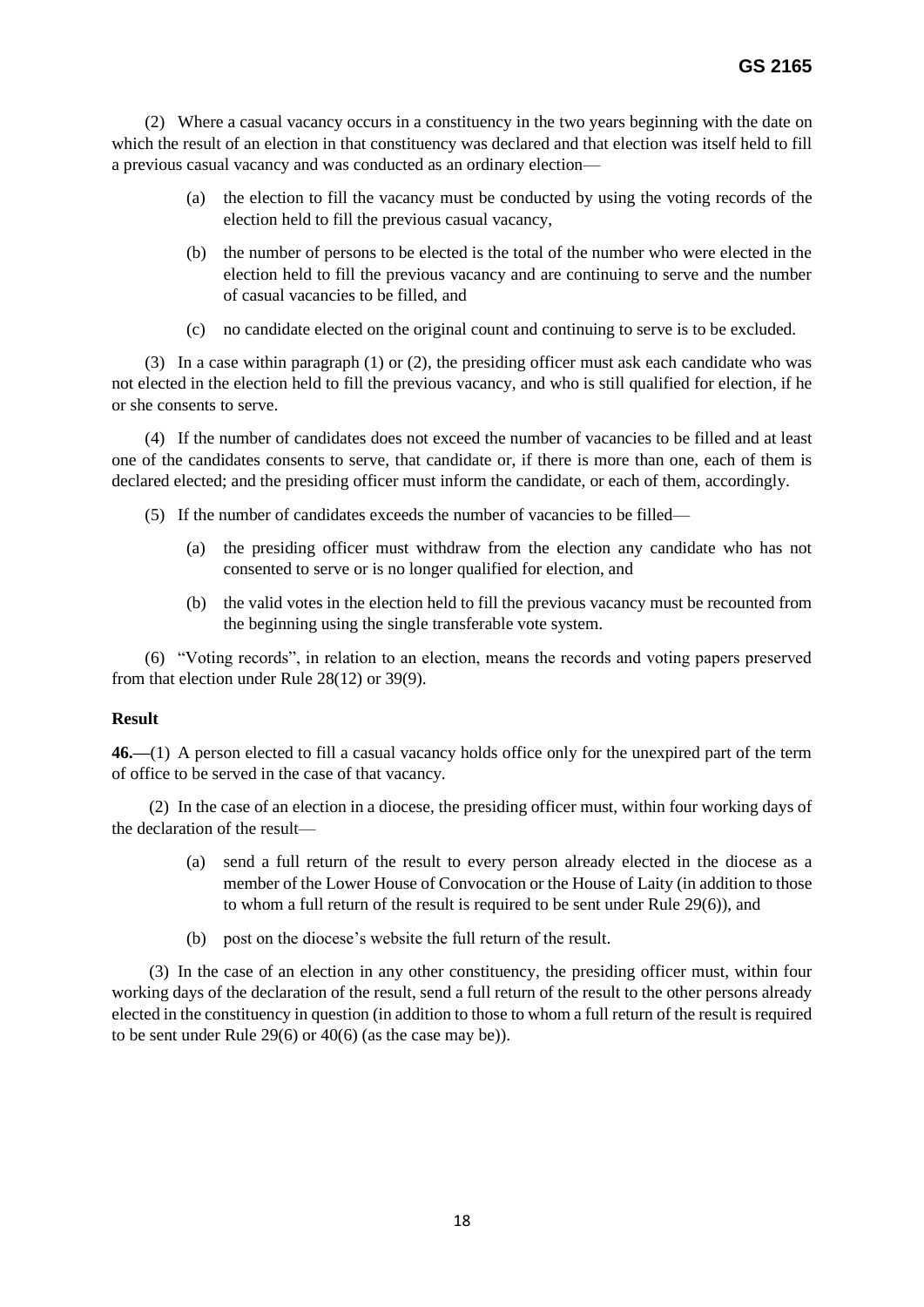# PART 9

# APPEALS

# **Application of this Part and interpretation**

**47.—**(1) This Part applies to any election to which any of the preceding Parts of these Rules applies.

(2) A reference in this Part to the Chair of the House of Clergy is a reference to the Prolocutor of the Convocation who is for the time being the Chairman of that House under its Standing Orders.

# **Appeals relating to eligibility to vote**

**48.**—(1) A person whose name is not included on the register of Convocation electors in a diocese (as to which see Rule 5) may appeal against the failure to include the person's name on the register on the grounds that the person is a qualified elector in the diocese.

 (2) A person whose name is included on the register of Convocation electors in a diocese but who objects to the inclusion of another person's name on the register may appeal against the inclusion of that other person's name on the register on the grounds that the other person is not a qualified elector in the diocese.

 (3) Where it is decided that a person is not a qualified elector in the deans constituency, that person may appeal against that decision on the grounds that the person is a qualified elector in that constituency.

 (4) A person who is a qualified elector in the deans constituency but who objects to the decision that another person is a qualified elector in the constituency may appeal against the decision on the grounds that the other person is not a qualified elector in the constituency.

 (5) Where a person's application for inclusion in the register of electors maintained for the purposes of Rule 18 is refused, the person may appeal against the refusal on the grounds that the person is a qualified elector in the universities and TEIs constituency.

 (6) A person whose name is included on the register of electors maintained for the purposes of Rule 18 but who objects to the inclusion of another person's name on the register may appeal against the inclusion of that other person's name on the register on the grounds that the other person is not a qualified elector in the universities and TEIs constituency.

 (7) Where a person's name is not included on the list complied under Rule 31(2) of persons entitled to vote in a religious communities election, that person may appeal against the failure to include the name on the grounds that the person is qualified to vote in the election.

 (8) Where a person who is qualified to vote in a religious communities election objects to the inclusion of another person's name on the list compiled under Rule 31(2), the person may appeal against that inclusion of the name on the grounds that the other person is not qualified to vote in the election.

# **Appeals relating to nominations**

**49**.—(1) An appeal may be made against a determination under Rule 25(5)(a) or 35(3)(a) that a nomination is not valid on the grounds that the nomination is valid and that the person should, accordingly, be included as a candidate for the election in question.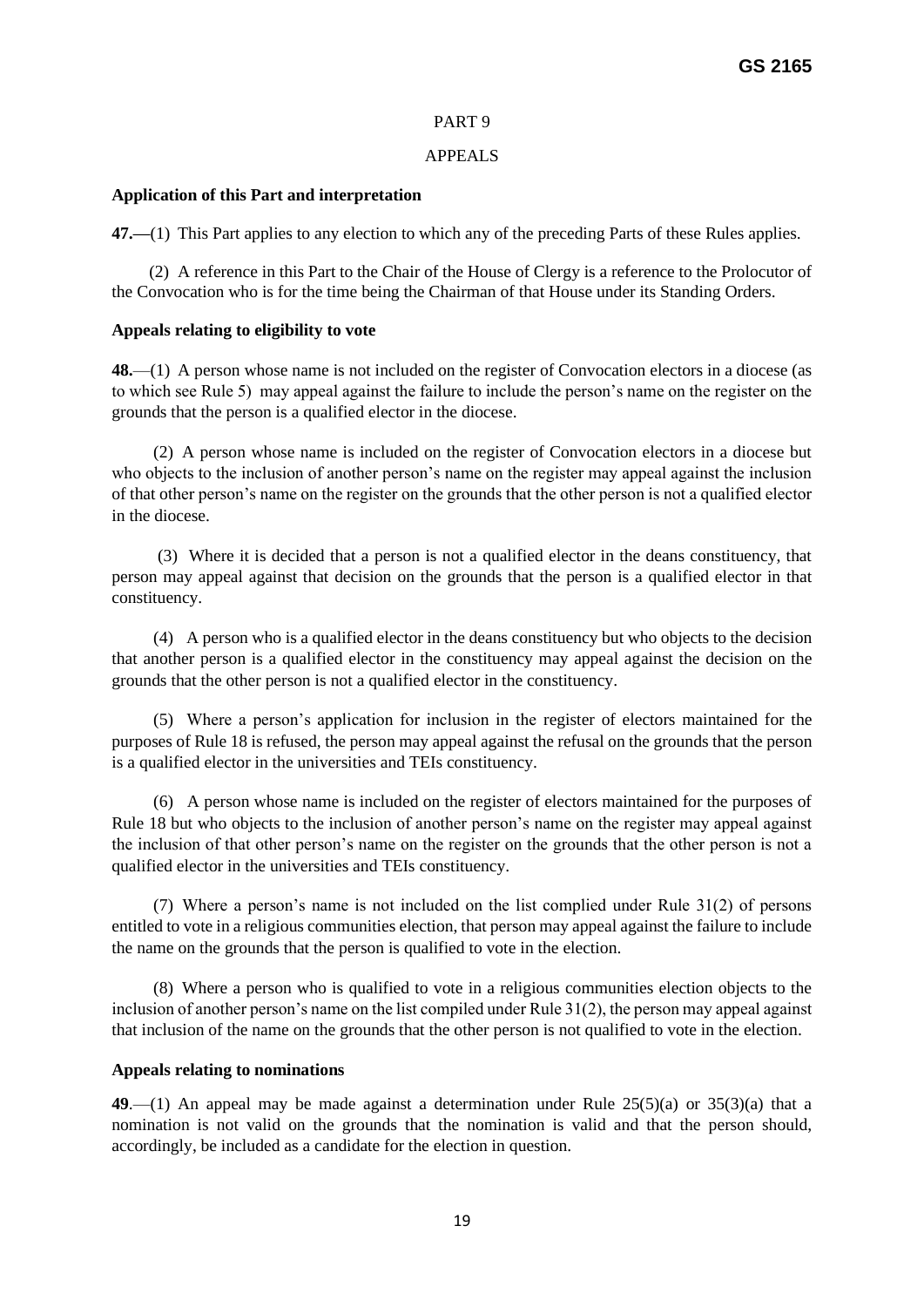(2) An appeal may be made against a determination under Rule  $25(5)(a)$  or  $35(3)(a)$  that a nomination is valid on the grounds that the nomination is not valid and that the person should, accordingly, not be included as a candidate for the election in question.

(3) An appeal under paragraph (1) or (2) may be brought only by an elector in the election.

#### **Appeals against election result**

**50.**—(1) An appeal may be made against the result of an election on the grounds that a person whose election is the subject of the appeal—

- (a) was not duly elected,
- (b) was not qualified to be a candidate at the time of the election, or
- (c) before the end of the period for voting, misrepresented a material fact in connection with the election.

(2) An appeal against the result of an election may be made on the grounds that the conduct of the election was such as to affect the outcome of the election.

(3) An appeal against the result of an election in a diocese other than the diocese in Europe may be made on the grounds that—

- (a) it has been determined on an appeal under CRR Rule 57 (enrolment) that an error was made in the register of clerical electors in the diocese or the question is awaiting determination on an appeal under that Rule, and
- (b) the error would or might be material to the result of the election.

(4) An appeal against the result of an election in the diocese in Europe may be made on the grounds that—

- (a) it has been determined on an appeal under the provision applying in that diocese which corresponds to CRR Rule 57 that an error was made in the register of clerical electors in the diocese or the question is awaiting determination on an appeal under that provision, and
- (b) the error would or might be material to the result of the election.

(5) An appeal against the result of an election may be made on the grounds that a vote which was allowed should have been disallowed, or that a vote which was disallowed should have been allowed, but only if the allowance or disallowance of the vote would or might be material to the outcome of the election.

(6) An appeal may not be brought under paragraph  $(1)(b)$  if—

- (a) the grounds of the appeal are to the effect that the nomination of the person whose election is the subject of the appeal was not valid, and
- (b) an appeal on grounds to that effect was brought under Rule 49(2) before the election.
- (7) An appeal under this Rule may be brought by—
	- (a) a candidate in the election,
	- (b) an elector in the election, or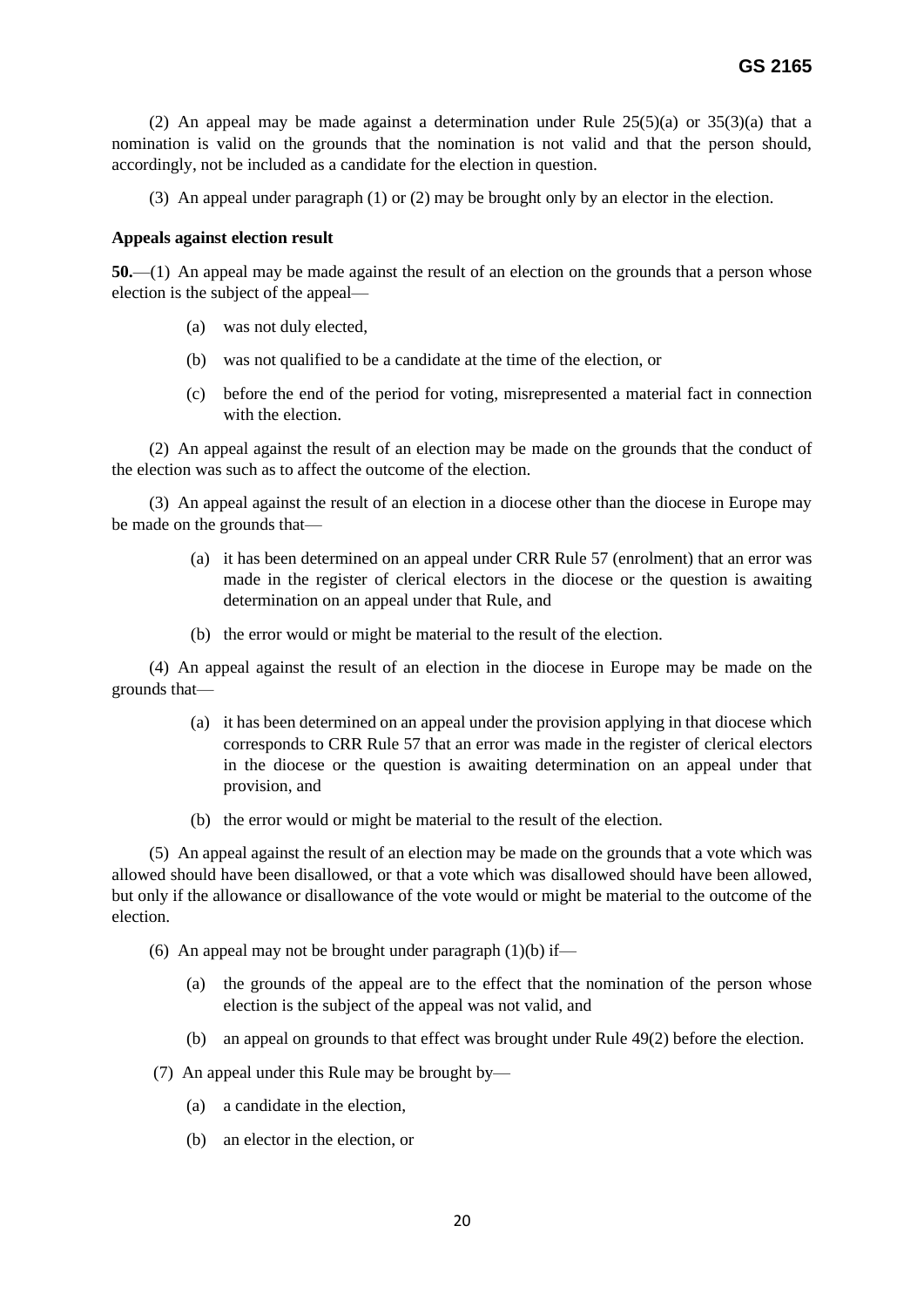(c) in the case of an election in a diocese, the Prolocutor of the Lower House of the Convocation or, in the case of an election in any other constituency, the Chair of the House of Clergy.

 (8) On an appeal under this Rule, a person who was declared elected as a member of the Lower House of Convocation but whose election is or may be affected by the appeal is to be regarded for all purposes as a member of the Lower House and of the General Synod pending the determination of the appeal.

 (9) If the Chair of the House of Clergy is unable to bring an appeal under this Rule, the Prolocutor of the other Convocation may do so; and if the office of either Prolocutor is vacant, the person who last held the office is to be treated as holding the office for the purposes of this Rule.

# **Appeal procedures**

**51**.—(1) Each of the following appeals (referred to in these Rules as a "summary election appeal") is to be dealt with in accordance with Rules 52 to 54 and 62—

- (a) an appeal under Rule  $49(1)$  or (2) (validity of nomination);
- (b) an appeal under Rule  $50(1)(a)$  or (b) (whether person duly elected or qualified to be a candidate);
- (c) an appeal under Rule 50(5) (allowance or disallowance of vote).

(2) Each of the following appeals (referred to in these Rules as a "full election appeal") is to be dealt with in accordance with Rules 55 to 62—

- (a) an appeal under Rule 48 (eligibility to vote);
- (b) an appeal under Rule  $50(1)(c)$  (misrepresentation of material fact);
- (c) an appeal under Rule 50(2) (conduct of election);
- (d) an appeal under Rule 50(3) or (4) (error in register of clerical electors).

# **Summary election appeal: notice**

**52.**—(1) Notice of a summary election appeal—

- (a) must be in writing,
- (b) must give brief particulars of the grounds of appeal, and
- (c) may be accompanied by written submissions.
- (2) Notice of a summary election appeal must be given to the presiding officer for the election.

(3) Notice of an appeal under Rule 49(1) (appeal against determination that nomination not valid) must be given no later than two days after the day on which the person to whom the nomination relates is notified of the determination.

(4) Notice of an appeal under Rule 49(2) (appeal against determination that nomination valid) brought by an elector (including one who is a candidate) must be given no later than two days after the day on which the elector receives an invitation to vote in the election.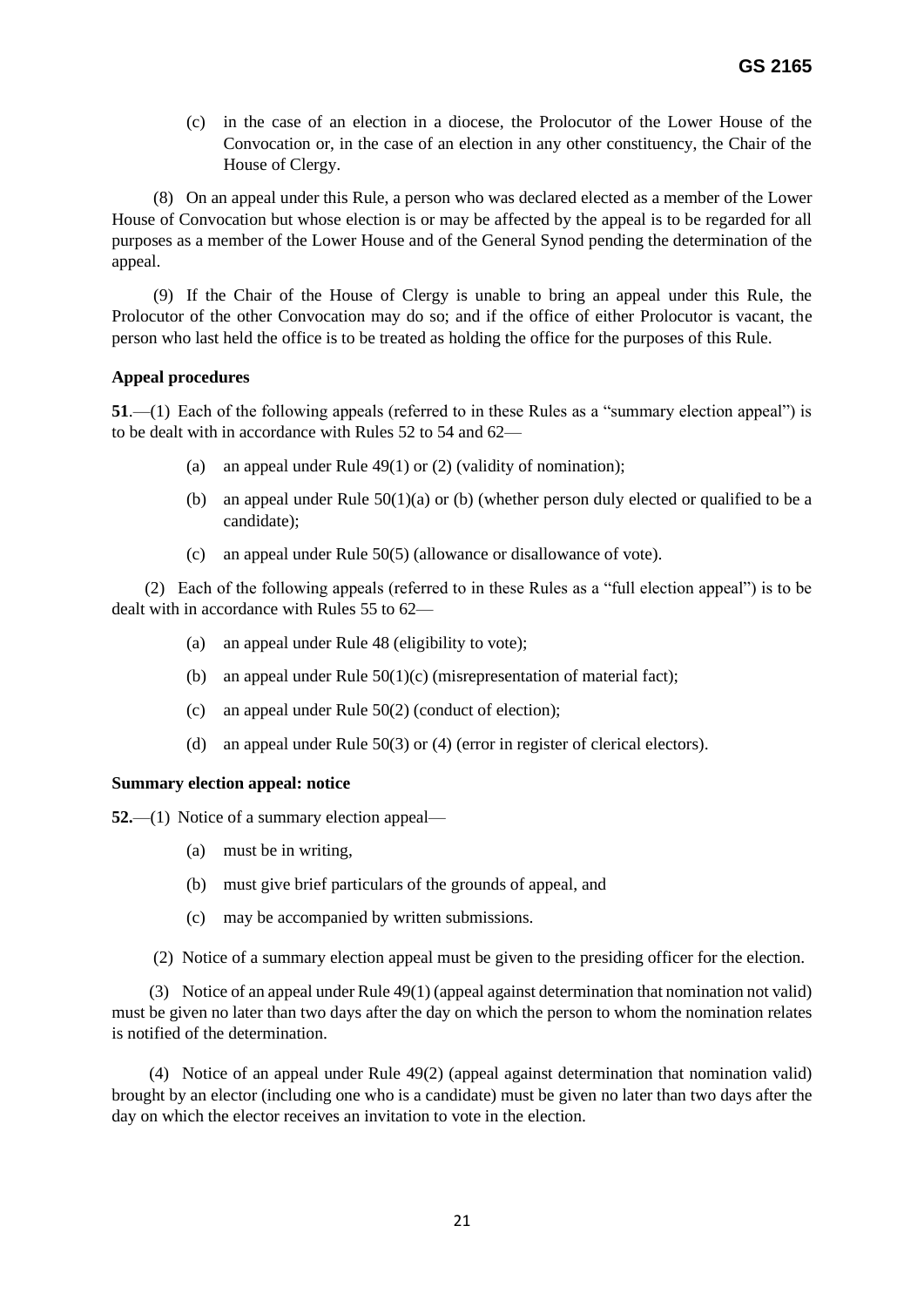(5) Notice of an appeal under Rule  $50(1)(a)$  or (b) (appeal relating to whether person duly elected or qualified to be candidate) must be given no later than two days after the day on which the result of the election is declared.

(6) Notice of an appeal under Rule 50(5) (allowance or disallowance of vote) must be given no later than two days after—

- (a) the day on which the vote in question was allowed or disallowed, or
- (b) if the appeal is being brought on grounds that there is an error in the register of clergy electors but an appeal under CRR Rule 57 (enrolment) or, in the case of an election in the diocese in Europe, the equivalent provision to that Rule has yet to be determined, the day on which that appeal is determined.

# **Summary election appeal: referral to relevant judge, etc.**

**53.**—(1) The presiding officer for an election, having received notice of a summary election appeal, must without delay (and in any event within 48 hours of receiving the notice of appeal unless in the meantime written notice is given to withdraw the appeal)—

- (a) refer the notice of appeal to the relevant judge,
- (b) give a written notification to each candidate in the election, and
- (c) if any decision to which the appeal relates was made by a person other than the presiding officer, give a written notification to that person.
- (2) The "relevant judge" is—
	- (a) the Dean of the Arches and Auditor, or
	- (b) if the Dean of the Arches and Auditor declines or is unable to act as such, the Vicar-General of the Province of Canterbury or the Vicar-General of the Province of York, or
	- (c) if each of them declines or is unable to act as such, the chancellor of the diocese concerned.

# **Summary election appeal: determination**

**54.**—(1) The relevant judge (referred to in this Rule as "the judge"), having had a notice of appeal referred under Rule 53, must decide whether the grounds of the appeal are established to the judge's satisfaction.

- (2) The judge, in deciding the matter at issue, may consider only—
	- (a) the notice of appeal and any accompanying written submissions, and
	- (b) if, before the end of the period referred to in paragraph (3), a person who made a decision to which the appeal relates provides the judge with a written explanation of the reasons for the decision, that written explanation.

 (3) A decision under this Rule must be made within seven days of the referral of the notice of appeal.

 (4) Where the judge decides on an appeal under Rule 49(1) that a nomination is valid, or decides on an appeal under Rule 49(2) that a nomination is not valid, the judge must—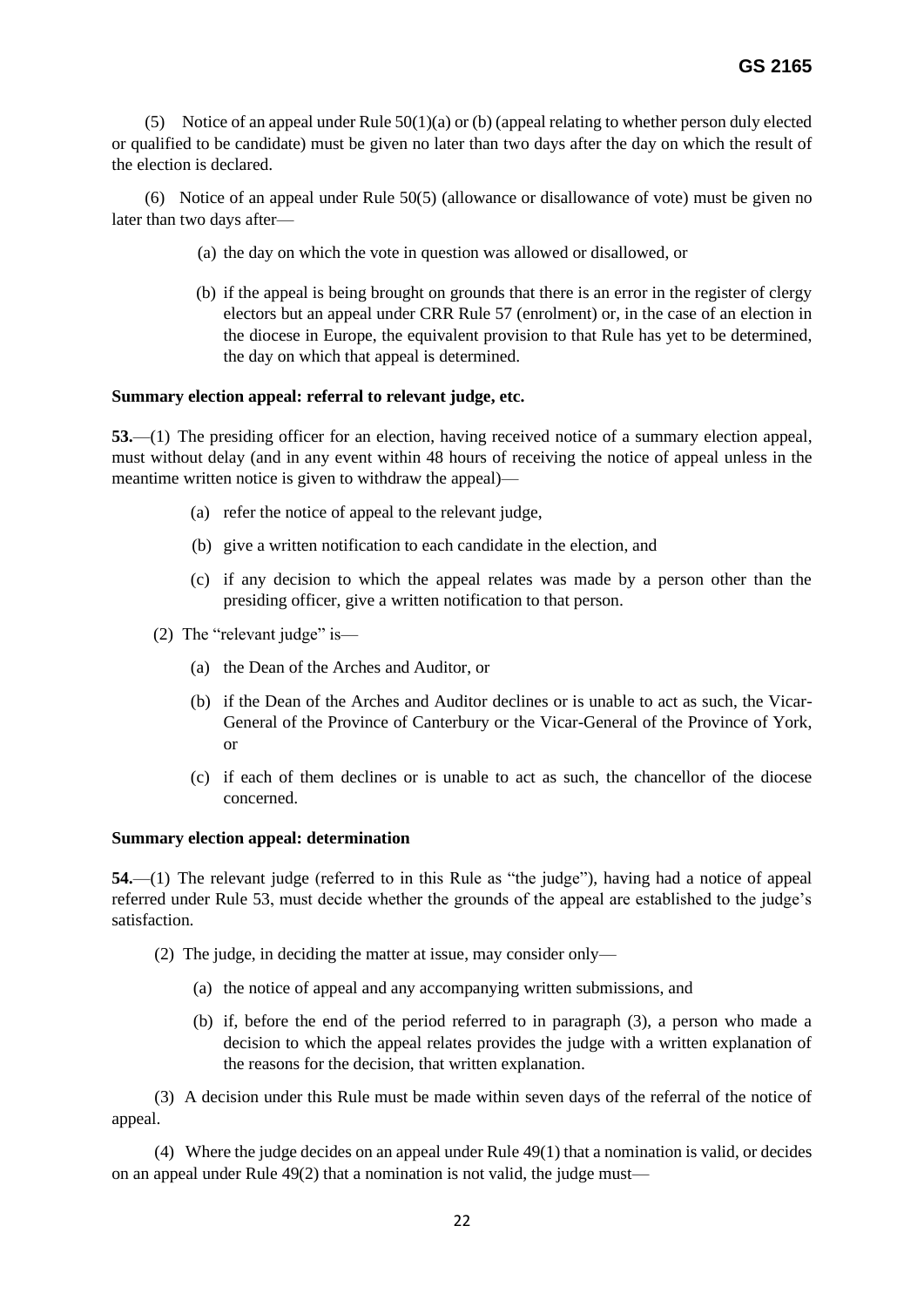- (a) give directions for the appointment of a new period for voting in the election, and
- (b) give whatever further directions the judge thinks necessary.

(5) Where, on an appeal under Rule  $50(1)(a)$  or (b) or (5), the judge decides that the election as a whole is void, the judge must—

- (a) direct that a fresh election is to be held, and
- (b) give whatever further directions the judge thinks necessary.

(6) Where, on an appeal under Rule  $50(1)(a)$  or (b) or (5), the judge allows the appeal but does not decide that the election as a whole is void, the judge must give whatever directions the judge thinks necessary.

- (7) The judge on a summary election appeal must otherwise decide one of the following—
	- (a) that the matter at issue amounts to a minor infringement which did not affect the outcome of the election and the appeal should accordingly be dismissed;
	- (b) that the matter at issue amounts to a procedural irregularity in the conduct of the election but the appeal should nonetheless in all the circumstances be dismissed;
	- (c) that the appeal is wholly without merit and should accordingly be dismissed.

# **Full election appeal: notice of appeal**

**55.**—(1) Notice of a full election appeal—

- (a) must be in writing,
- (b) must give brief particulars of the grounds of appeal, and
- (c) may be accompanied by written submissions.
- (2) Notice of a full election appeal must be given to the presiding officer for the election.

(3) Notice of an appeal under Rule 48(1) or (2) must be given no later than 14 days after the first day on which the register of Convocation electors is made available for inspection.

(4) Notice of an appeal under Rule 48(3) or (4) must be given no later than 14 days after the day on which the decision is taken as to whether the person is a qualified elector.

(5) Notice of an appeal under Rule 48(5) must be given no later than 14 days after the day on which the person in question is notified of the refusal of the application for inclusion on the register.

(6) Notice of an appeal under Rule 48(6) must be given no later than 14 days after the first day on which the name in question is, or is not, included on the register published on the Church of England website.

(7) Notice of an appeal under Rule 48(7) or (8) must be given no later than 14 days after the day on which the list compiled under Rule 31(2) is sent to members of the religious community in question.

(8) Notice of an appeal under Rule  $50(1)(c)$  or (2) must be given no later than 14 days after the declaration of the result of the election.

- (9) Notice of an appeal under Rule 50(3) or (4) must be given no later than 14 days after—
	- (a) the day on which the result of the election is declared, or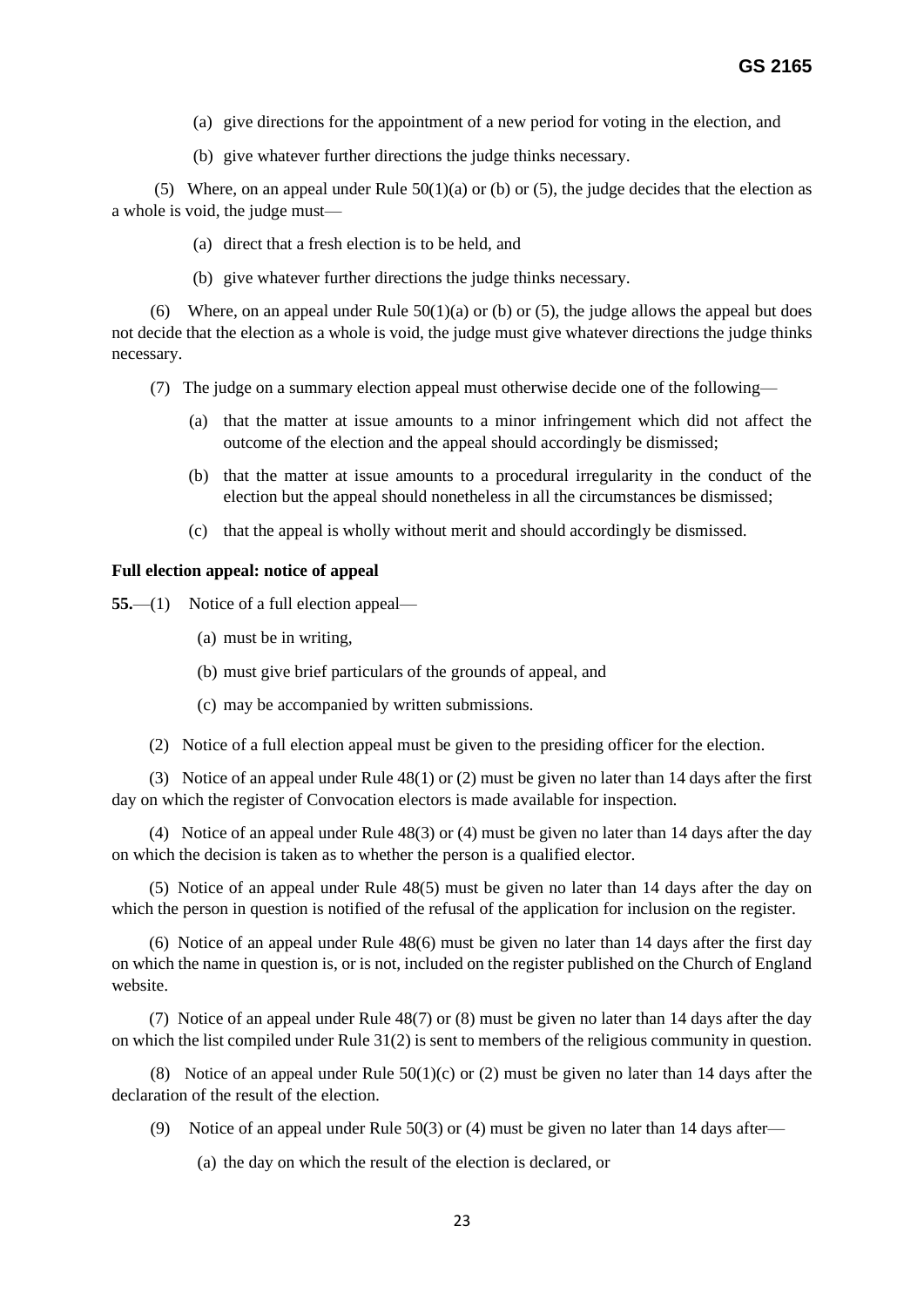(b) if an appeal under CRR Rule 57 (enrolment) or, in the case of an election in the diocese in Europe, the equivalent provision to that Rule has yet to be determined, the day on which that appeal is determined.

### **Full election appeal: referral of notice**

**56.—**(1) Where notice of a full election appeal is given, the person to whom it is given must without delay (and in any event within 48 hours of receiving it unless in the meantime written notice is given to withdraw the appeal)—

- (a) give a written notification to each candidate in the election, and
- (b) refer the notice to the relevant office holders.

(2) Where a purported notice of a full election appeal is given out of time, the person to whom it is given must without delay (and in any event within 48 hours of receiving it unless in the meantime written notice is given to withdraw the appeal)—

- (a) give written notification to each candidate in the election, and
- (b) refer the notice to the relevant office holders.
- (3) The relevant office holders are—
	- (a) in the case of an election in a diocese, the bishop's council and standing committee of the diocese;
	- (b) in the case of an election in any other constituency, the Prolocutors of the Convocations.

(4) Where either of the Prolocutors is directly concerned in an appeal, the Standing Committee of the House of Clergy must nominate a deputy to exercise the functions of the Prolocutor in question in relation to that appeal.

(5) Once a notice is referred under this Rule, the appellant may withdraw it only with the consent of the panel appointed under Rule 57 to decide the matter.

# **Full election appeal: appeal panel**

**57.**—(1) The relevant office holders, on receiving a referral under Rule 56(1), must appoint a Chair and two other persons to serve as a panel to consider the appeal.

(2) The relevant office holders, on receiving a referral under Rule 56(2), must appoint a Chair and two other persons to serve as a panel to decide whether, even though the purported notice of appeal was given out of time, the panel will nonetheless consider the appeal.

(3) In making the appointments under this Rule, the relevant office holders must be satisfied that the persons appointed, taken together, have suitable legal or other expertise or experience.

- (4) A person may not be appointed under this Rule if the person—
	- (a) is entitled to vote in the diocese or other constituency to which the appeal relates, or
	- (b) might otherwise have a benefit from the outcome of the election.

(5) Appointments under this Rule must be made before the end of the period of 28 days beginning with the day on which the notice of appeal, or purported notice of appeal, is given.

(6) "Relevant office holders" has the meaning given in Rule 56.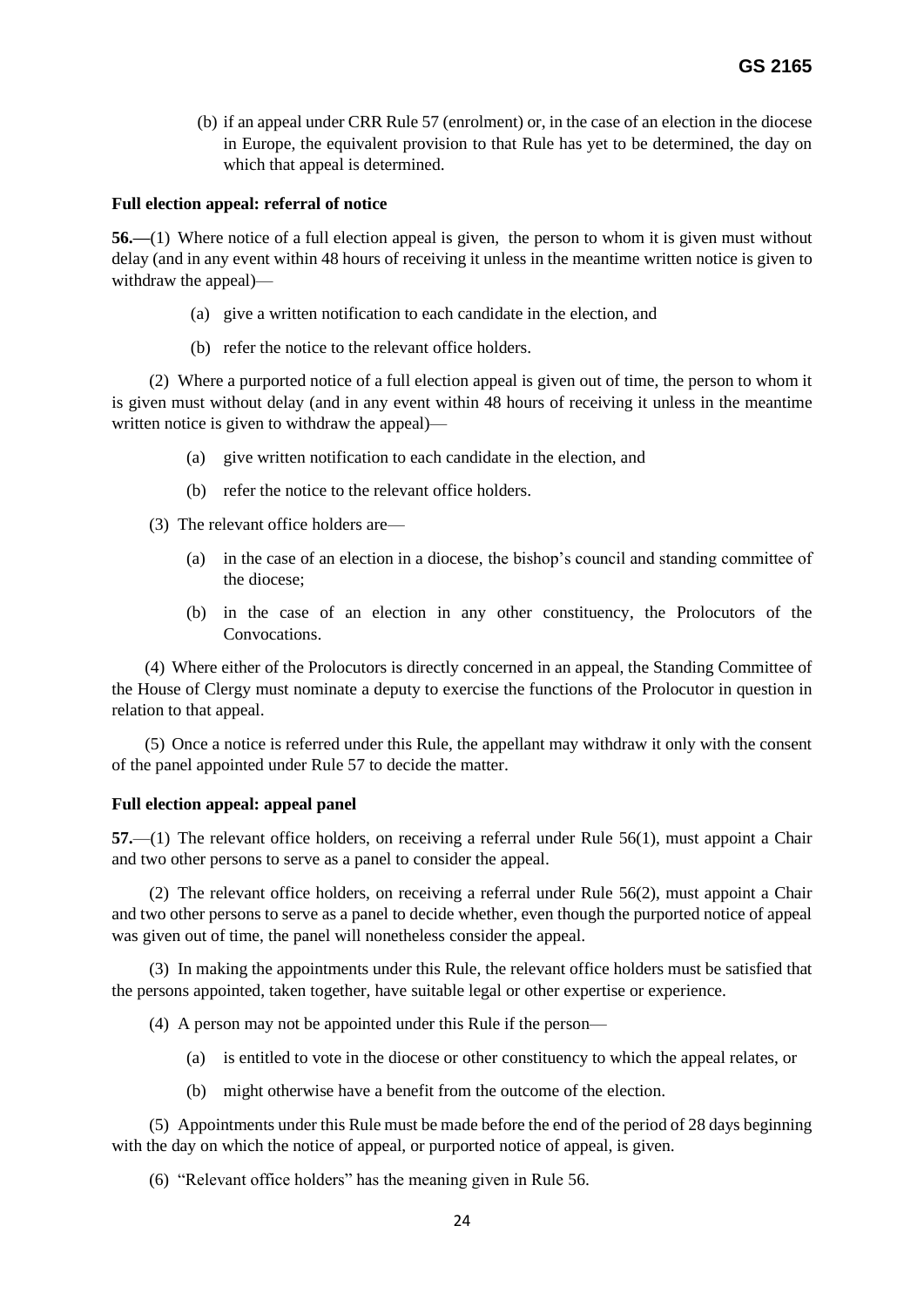### **Full election appeal: preliminary assessment**

**58.**—(1) A panel appointed under Rule 57(1) must conduct a preliminary assessment of the appeal.

(2) A preliminary assessment of an appeal is an assessment, based only on the notice of appeal and any accompanying written submissions, as to whether there are arguable grounds of appeal.

(3) If the panel considers that there are arguable grounds of appeal, the appeal stands referred to the panel for consideration and determination under Rules 60 and 61.

(4) If the panel considers that there are no arguable grounds of appeal, the appeal is dismissed.

(5) The panel's decision on the preliminary assessment is final.

(6) The panel must notify the parties to the appeal of the decision on the preliminary assessment of the appeal and the reasons for the decision.

(7) The panel's decision and the reasons for the decision must be published on the Church of England website at the same time as the parties are notified of the decision.

#### **Full election appeal: appeal out of time**

**59.**—(1) A panel appointed under Rule 57(2) may decide to consider the appeal only if the panel is satisfied that there was a good reason for not giving notice of appeal within the period specified in this Part in the case of an appeal of that kind.

- (2) Where the panel decides to consider the appeal—
	- (a) the period specified in this Part for giving notice of appeal in that case is to be treated as having been extended so far as necessary,
	- (b) the appeal is to be treated as having been referred to the panel for decision, and
	- (c) the panel may immediately proceed to conduct a preliminary assessment of the appeal under Rule 58.

(3) The panel must notify the parties to the appeal of the decision on whether the panel will consider the appeal and the reasons for the decision.

(4) The panel's decision and the reasons for the decision must be published on the Church of England website at the same time as the parties are notified of the decision.

#### **Full election appeal: consideration of matters at issue**

**60.—**(1) The panel to which an appeal is referred under Rule 58 must, in deciding the matter at issue, consider all the circumstances; and for that purpose, the panel—

- (a) may inspect documents or other papers relating to the subject-matter of the appeal, and
- (b) is entitled to be provided with such information relating to the appeal as it may require.
- (2) The panel must give each party to the appeal an opportunity—
	- (a) to appear before the panel in person or by a legal or other representative, or
	- (b) if that party does not wish to take that opportunity, to make written representations on the matter at issue.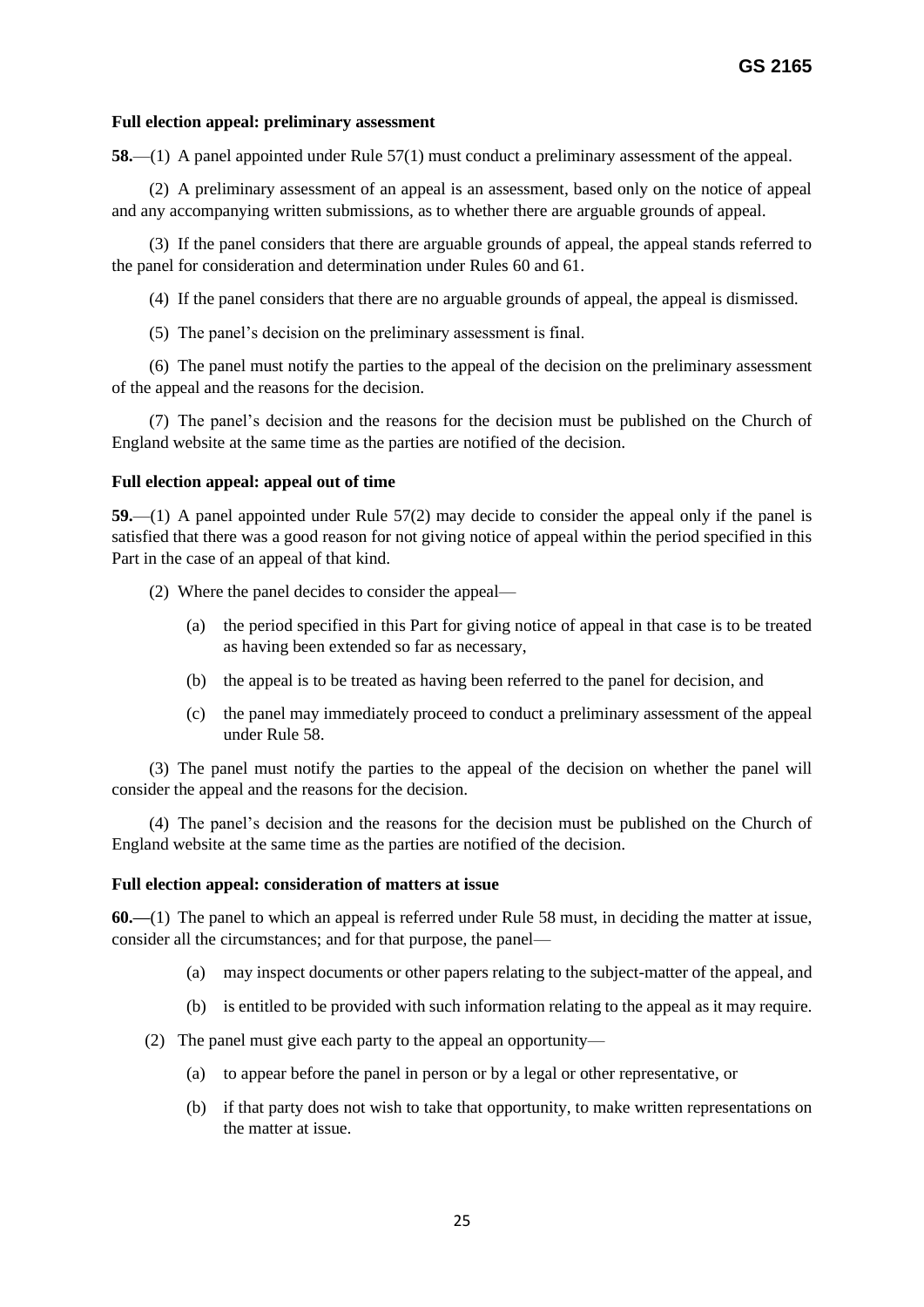(3) A hearing under paragraph (2)(a) is to be held in public unless the panel, having regard to all the circumstances, is satisfied that it would be in the interests of justice for the hearing to be held in private.

### **Full election appeal: determination**

**61.**—(1) On a full election appeal, the panel must decide whether the grounds of the appeal are established to the panel's satisfaction.

(2) On an appeal under Rule 48, the panel, having decided whether the person in question is qualified to vote in the constituency or election concerned, must give whatever directions it thinks necessary.

(3) Where the panel decides that the election as a whole is void, it must—

- (a) direct that a fresh election is to be held, and
- (b) give whatever further directions it thinks necessary.

(4) Where the panel allows the appeal but does not decide that the election as a whole is void, it must give whatever directions it thinks necessary.

(5) The panel on a full election appeal must otherwise decide one of the following—

- (a) that the matter at issue amounts to a minor infringement which did not affect the outcome of the election and the appeal should accordingly be dismissed;
- (b) that the matter at issue amounts to a procedural irregularity in the conduct of the election but the appeal should nonetheless in all the circumstances be dismissed;
- (c) that the appeal is wholly without merit and should accordingly be dismissed.

#### **Determination of appeal: general**

**62.**—(1) The decision on an appeal under this Part is final as to the matters at issue.

(2) The relevant judge or the panel which made the decision on an appeal under this Part must notify the parties to the appeal of the decision and the reasons for the decision.

(3) Where the direction that a fresh election is to be held is given under Rule  $54(5)(a)$  or  $61(3)(a)$ , the date on which the direction is given is the date on which a casual vacancy occurs for the purposes of these Rules.

 (4) The relevant judge or the panel on an appeal under this Part may direct that a party to the appeal must pay the whole or part of the expenses of the relevant judge or the panel; and a direction under this paragraph must specify the amount which the party must pay.

(5) The panel's expenses, in so far as they are not paid under paragraph (4), are—

- (a) in the case of an election in a diocese, to be paid by the diocesan board of finance;
- (b) in the case of an election in any other constituency, to be paid by the Archbishops' Council.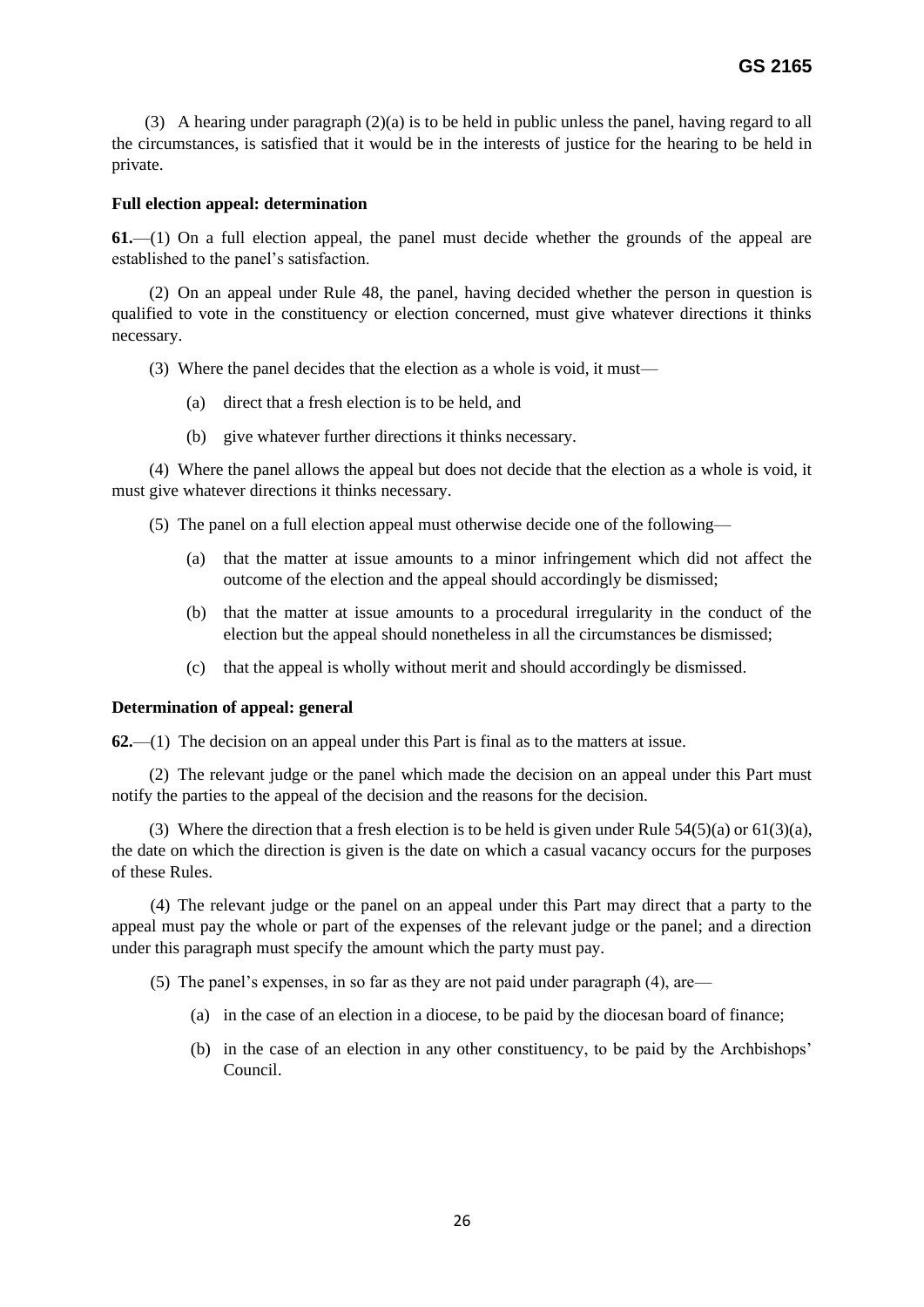# PART 10

# MISCELLANEOUS

# **Term of office**

**63.** The term of office of a person elected as a member of the Lower House of Convocation of either province is (subject to resignation) for the lifetime of the Convocation; but that does not prevent the person from doing either of the following during a dissolution—

- (a) acting under Article 3(4) of the Constitution of the General Synod (under which a person may continue to act as a member of a body of the Synod);
- (b) continuing to be an ex officio member of a body constituted under the Church Representation Rules.

# **Resignation**

**64.—**(1) A person who is an elected, appointed, chosen or co-opted member of the Lower House of Convocation of either province may resign the membership by giving notice in writing to the registrar of the province.

- (2) A resignation under this Rule takes effect—
	- (a) on the date specified in the notice, or
	- (b) if no date is specified in the notice, on the date on which the registrar receives the notice.

# **Communicating by email or post**

**65.—**(1) A communication sent by email is to be treated as being in writing if it is received in a form which is legible and capable of being used for subsequent reference.

(2) Where a communication is sent to a person by email at the most recent address provided by that person, it is to be treated as having been given to the person at the time at which it is sent.

(3) Where a communication is sent to a person by post and addressed to that person at his or her last known address, it is to be treated as having been given to the person by the time at which it would be delivered in the ordinary course of post.

# **Power of archbishop to make supplementary provision etc.**

**66.—**(1) For the purpose of ensuring that the provisions of these Rules are carried out in a diocese, the archbishop of the province concerned may exercise the following powers.

(2) The archbishop may make provision for any matter not provided for in these Rules.

(3) The archbishop may appoint a person to do something in respect of which there has been neglect or default by the person required by these Rules to do that thing.

(4) The archbishop may, so far as necessary for giving effect to the intention of a provision of these Rules—

- (a) extend or alter the time for holding an election, other than one to fill a casual vacancy;
- (b) modify the procedure for an election, other than one to fill a casual vacancy.